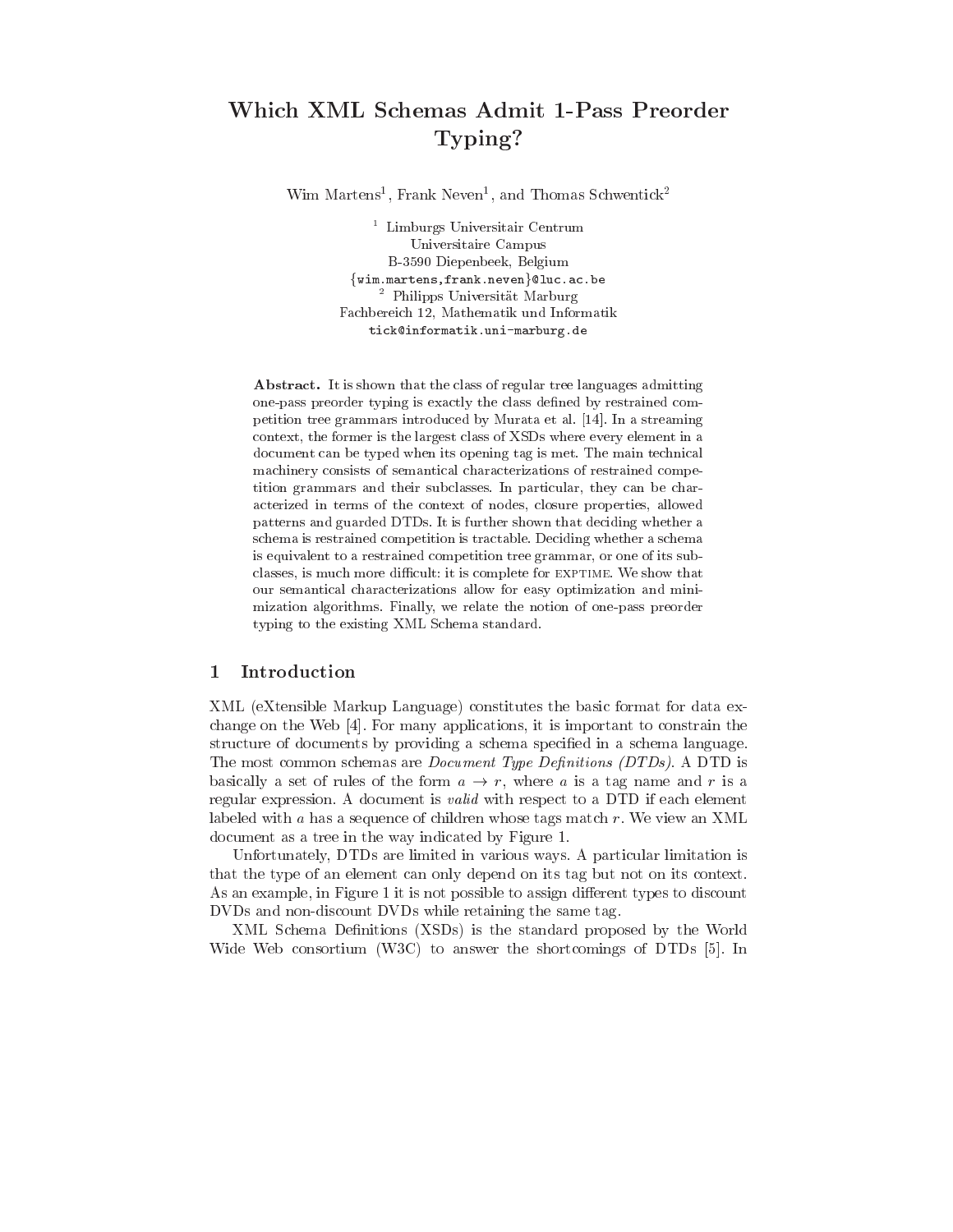database theory, the latter are modeled by extended context-free grammars, the former by unranked regular tree languages [2]. Such regular tree languages can be represented by specialized DTDs (SDTDs) [16] allowing to assign types  $a^i$  to elements with tags a (cf. Definition 2). The rules are of the form  $a^i \rightarrow r$ where  $r$  is a regular expression over types, i.e., the rules constrain, for each element type, the sequence of types of sub-elements. In our example, regular DVDs could get the type  $dvd^1$ , discount DVDs the type  $dvd^2$  (cf. Section 2.2). A tree is then valid w.r.t. an SDTD if there is an assignment of types matching the rules of the grammar. The enlarged flexibility of SDTDs requires an additional algorithmic task: besides simply checking validity it will often be necessary to compute a matching assignment. We refer to this as typing.

The goal of the present paper is to identify the largest class of SDTDs which can be typed in a streaming fashion. In other words, when processing an XML document as a stream of opening and closing tags, the type of each element should be uniquely determined when the opening tag is met. We will refer to this as 1-pass preorder typing. The latter can be an important first step in processing streaming XML data. On top of this information, e.g., subscription queries can be defined (e.g., *inform me if there are new discounted dvds*) and their evaluation can be optimized.

Note that a document is valid w.r.t. an SDTD if all elements can be correctly typed. Hence, 1-pass preorder typing implies 1-pass (preorder) validation, but not vice versa. Indeed, consider the SDTD consisting of the rules  $a^0 \rightarrow b^1 + b^2$ ,  $b^1 \rightarrow c$  and  $b^2 \rightarrow d$ , defining the finite tree language  $\{a(b(c)), a(b(d))\}$ . This language can easily be validated via an algorithm making a preorder traversal through the input tree, but does not admit preorder typing: the type of the b-element cannot be determined without looking at its child.

Murata, Lee and Mani [14] proposed<sup>3</sup> two restrictions of SDTDs, single*type* and *restrained competition*, which guarantee 1-pass preorder typing. An SDTD is *single-type* if for each rule  $a^i \rightarrow r$  and each tag b at most one type  $b^j$  occurs in r. It is restrained competition if there is no rule  $a^i \rightarrow r$  for which there exist strings  $wb^ju$  and  $wb^kv$  in  $L(r)$  with  $j \neq k$ . Clearly, both restrictions assure 1-pass preorder typing. However, from the definition of these restrictions it is not immediately clear whether they are the weakest possible to ensure 1pass preorder typing. More importantly, a precise semantical characterization providing insight in fundamental properties of these classes remained open.

**Contributions.** It turns out that an SDTD admits 1-pass preorder typing if and only if its trimmed version (i.e., without useless symbols) is restrained competition. So, a regular tree language admits 1-pass preorder typing if and only if it can be described by a restrained competition SDTD. Therefore, restrained competition SDTDs might be a good basis for an XML schema language extending XSDs without losing the ability of efficient parsing. Interestingly, for

 $^3\,$  Actually, they defined these classes in the slightly different framework of regular tree grammars. We use SDTDs here to simplify proofs. Nevertheless, w.r.t. defining tree languages, the two formalisms are equally expressive and one can be translated into the other efficiently in a straightforward manner.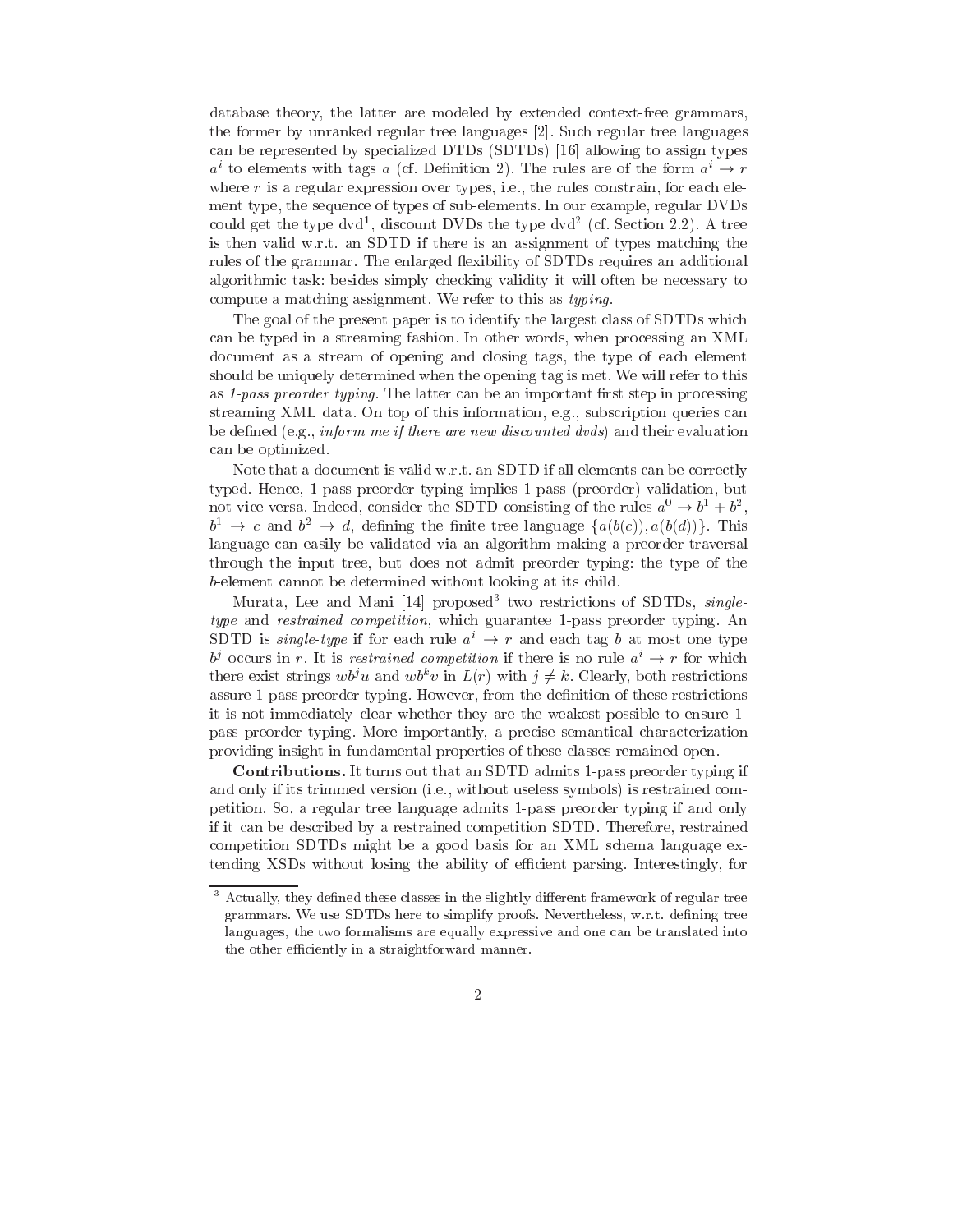this purpose no further restriction to one-unambiguous regular expressions [3] is necessary. We discuss this further in Section 7.

Starting from this, we study the classes of tree languages which can be described by restrained-competition SDTDs and single-type SDTDs, respectively. The next contribution is a set of semantical characterizations of these classes. The main parameter in these characterizations is the dependency of the type of a node on the context of the node in the document. In particular, we prove that a regular tree language can be defined by  $(1)$  a single-type SDTD if and only if the type of each node only depends on the sequence of tags on the path from the root to the node; and, (2) a restrained competition SDTD if and only if the type of each node only depends on the tags of the nodes on the path from the root to the node and their left siblings. The other characterizations are in terms of closure properties, allowed patterns and guarded DTDs.

Next, we turn to algorithmic issues. Two algorithmic problems immediately arise from the above. Given an SDTD  $\bf{d}$ , (1) is  $\bf{d}$  a DTD, single-type SDTD or restrained competition SDTD, and (2) is there a DTD, single-type SDTD or restrained competition SDTD d' describing the same tree language as d? The first question is trivial for DTDs and single-type SDTDs. We prove that it is in NLOGSPACE for restrained competition SDTDs. The second question turns out to be much harder: in all three cases it is complete for EXPTIME. Furthermore, the algorithm is constructive. That is, if  $\bf{d}$  is in fact in the desired class, an equivalent DTD, single-type SDTD or restrained competition SDTD d' is constructed.

Our semantical characterizations lead to easy optimization and minimization algorithms. Whereas the inclusion problem is EXPTIME-complete for general SDTDs (even with one-unambiguous regular expressions  $[13]$ ) it follows from our characterizations that these problems are in PSPACE for restrained competition SDTDs and even in PTIME if it is additionally required that the regular expressions are one-unambiguous. We show that, in contrast to general SDTDs (cf. Section 5.2), for every tree language definable by restrained competition grammars, there exists a unique minimal restrained competition grammar that describes it. Moreover, this minimal grammar can be computed in polynomial time.

We conclude with an observation on post-order typing. Although in general, arbitrary SDTDs do not admit 1-pass preorder typing, we show that for each regular tree language there is an SDTD which allows 1-pass postorder typing, i.e., a parsing algorithm that determines a type of an element when it reaches its closing tag. That every SDTD allows 1-pass validation was already observed by Segoufin and Vianu [18].

Related work. Brüggemann-Klein, Murata, and Wood study unranked regular tree languages as a formal model for XML schema languages [2]. In particular, they prove that the latter model is equivalent to the morphic image of tree-local tree languages. Papakonstantinou and Vianu [16] formalize the latter as the more manageable specialized DTDs which are used in this paper. Murata et al. [14] provided a taxonomy of XML schema languages in terms of restrictions on grammars which are equivalent to specialized DTDs. In particular, they pro-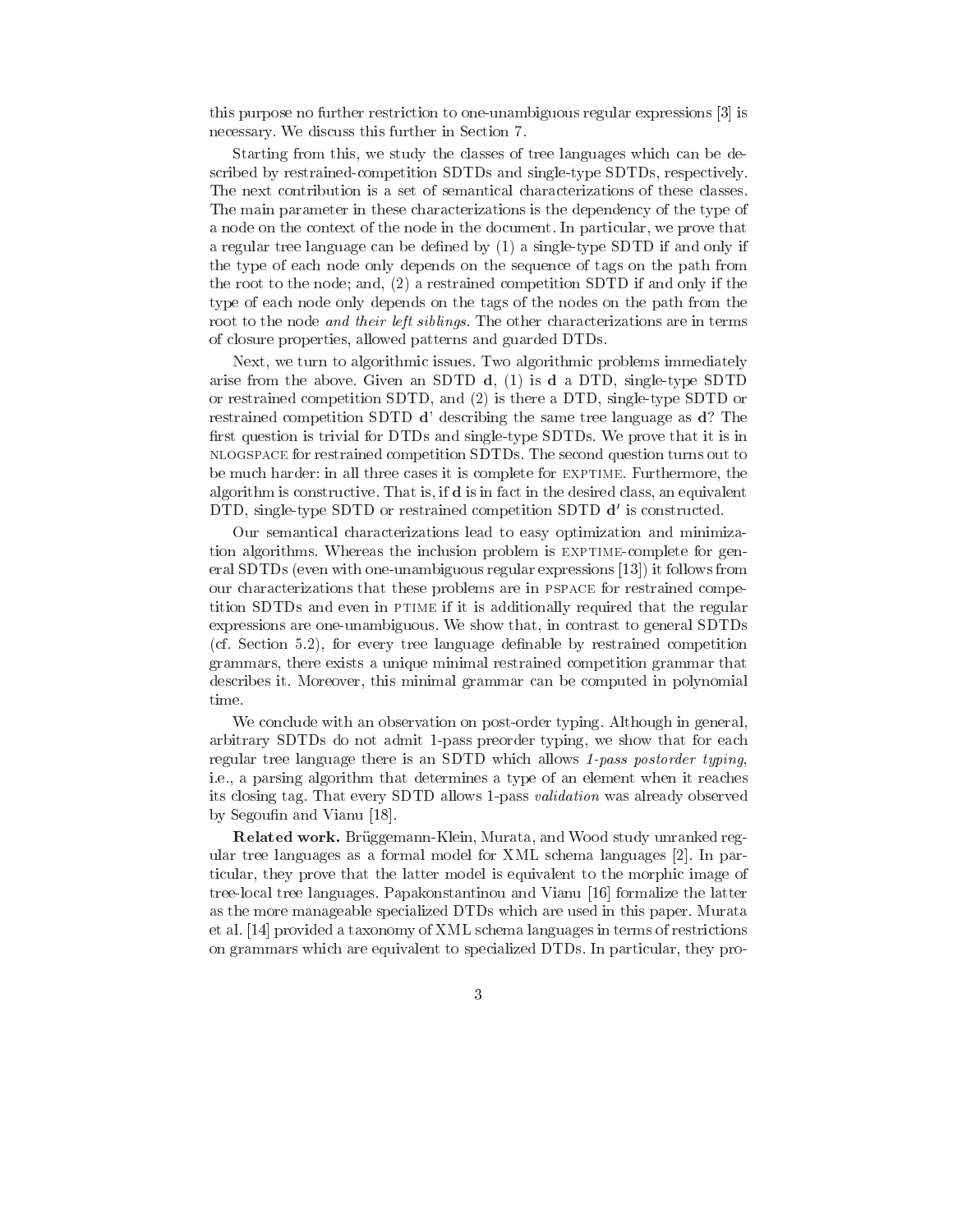

Fig. 1. An example of an XML document and its tree representation.

pose to formalize DTDs, XML Schema, and Relax NG [24] as local, single-type, and arbitrary regular tree grammars, respectively. They also introduce the notion of restrained competition and show that these are 1-pass preorder typeable but do not discuss optimality or give any semantical characterizations.

The organization of the paper is as follows. In Section 2 we define the various classes of SDTDs and the properties by which we characterize them. The actual characterizations are given in Section 3. In Section 4 the complexity of the basic decision problems is addressed. In Section 5, we discuss optimization and minimization algorithms. Section 6 shows that every regular tree language allows 1-pass postorder typing. We discuss our results in Section 7.

#### $\boldsymbol{2}$  $\mathbf{Definitions}$

#### Trees and Tree Languages  $2.1$

For our purposes, an XML document is basically a sequence of opening and closing tags, properly nested. As usual, we identify XML documents with their corresponding trees. The domain  $Dom(t)$  of a tree t is the set of its nodes, represented in a fixed way by sequences of numbers. The empty sequence  $\varepsilon$ represents the root. The *n* children of a node *u* are named  $u_1, \ldots, u_n$  in the order given by the document. Nodes carry labels from alphabet  $\Sigma$  of tags. We denote the label of v in t by  $\mathrm{lab}^{t}(v)$ . The set of all unranked  $\Sigma$ -trees is denoted by  $\mathcal{T}_{\Sigma}$ . A tree language is a set of trees. For a gentle introduction into trees, tree languages and tree automata we refer to [15].

#### 2.2 **XML Schema Languages**

**Definition 1.** A DTD is a pair  $(d, s_d)$  where d is a function that maps  $\Sigma$ symbols to regular expressions and  $s_d \in \Sigma$  is the start symbol. We usually simply denote  $(d, s_d)$  by d. A tree t is valid w.r.t. d (or satisfies d) if its root is labeled by  $s_d$  and, for every node with label a, the sequence  $a_1 \cdots a_n$  of labels of its children is in  $L(d(a))$ . By  $L(d)$  we denote the set of trees that satisfy d.

A simple example of a DTD defining the inventory of a store is the following:

store  $\rightarrow$  dvd dvd<sup>\*</sup>  $dvd \rightarrow$  title price(discount  $+\varepsilon$ )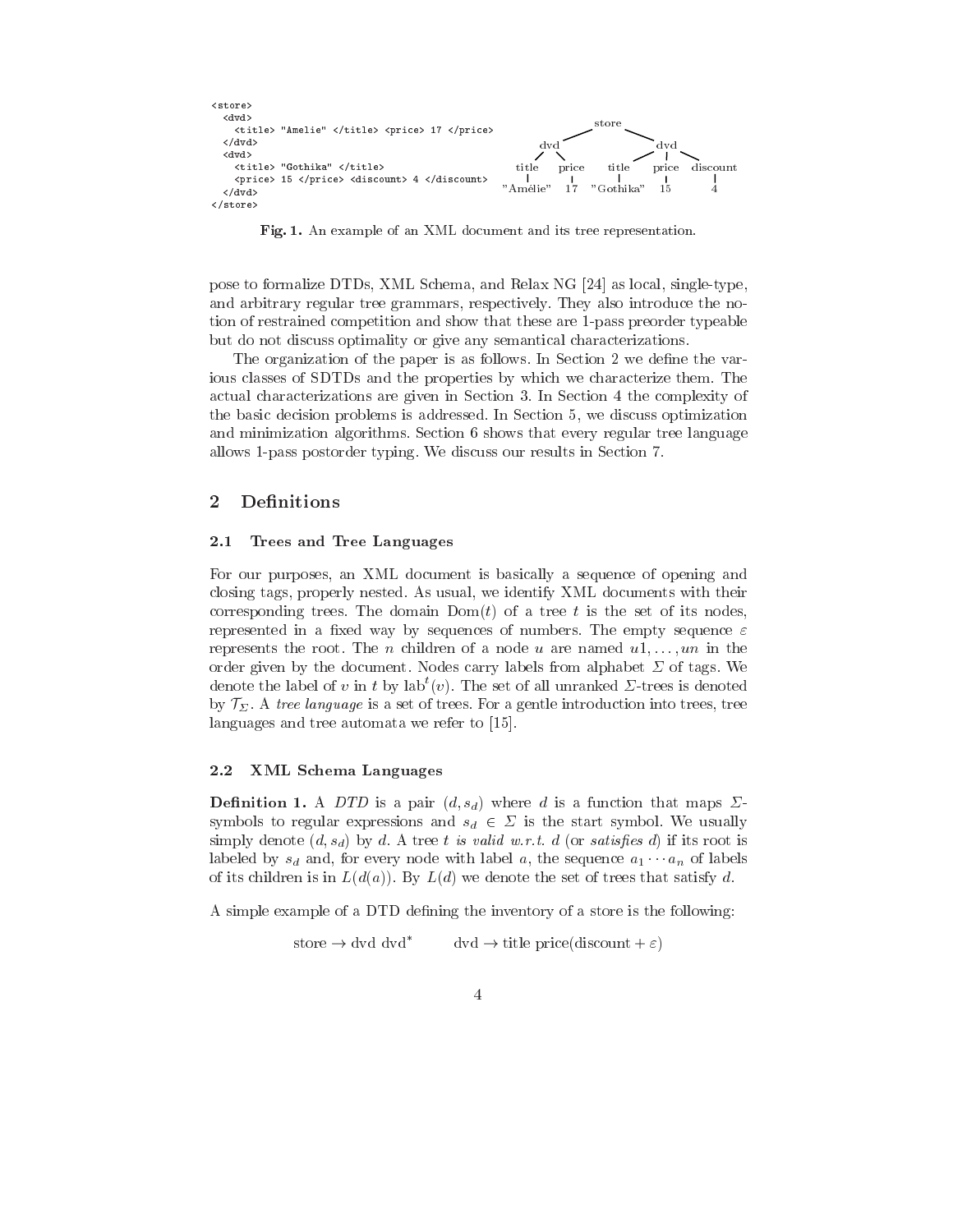**Definition 2** ([16,17]). A specialized DTD (SDTD) is a 4-tuple  $\mathbf{d} = (\Sigma, \Sigma',$  $(d, s_d), \mu$ , where  $\Sigma'$  is an alphabet of types,  $(d, s_d)$  is a DTD over  $\Sigma'$  and  $\mu$  is a mapping from  $\Sigma'$  to  $\Sigma$ . A tree t is valid w.r.t. **d** (or satisfies **d**) if  $t = \mu(t')$  for some  $t' \in L(d)$  (where  $\mu$  is extended to trees). Again, we denote the set of trees defined by **d**, by  $L(\mathbf{d})$ . We denote by  $(\mathbf{d}, a^i)$  the specialized DTD **d**, where we replace the DTD  $(d, s_d)$  by  $(d, a^i)$ .

The class of tree languages defined by SDTDs corresponds precisely to the regular (unranked) tree languages [2]. For ease of exposition, we always take  $\Sigma' = \{a^i \mid 1 \leq i \leq k_a, a \in \Sigma, i \in \mathbb{N}\}\$  for some  $k_a \in \mathbb{N}$  and set  $\mu(a^i) = a$ . We refer to the label  $a^i$  of a node (or sometimes also to i) in t' as its state or type. We say that an SDTD d is *trimmed* if d has no unreachable rules and that there exists no  $a^i \in \Sigma'$  for which  $L((d, a^i)) = \emptyset$ . Note that  $L((d, a^i))$  contains trees over alphabet  $\Sigma'$ , whereas  $L((\mathbf{d}, a^i))$  contains  $\Sigma$ -trees. In the remainder of the paper, we assume that all SDTDs are trimmed. We note that trimming an SDTD is PTIME-complete. A simple example of an SDTD is the following:

> store  $\rightarrow (dvd^1 + dvd^2)^*dvd^2(dvd^1 + dvd^2)^*$  $dvd^{1} \rightarrow$  title price  $dvd^{2} \rightarrow$  title price discount

Here, dvd<sup>1</sup> defines ordinary DVDs while dvd<sup>2</sup> defines DVDs on sale. The rule for store specifies that there should be at least one DVD on discount.

Murata et al. [14] argue that the expressiveness of SDTDs corresponds to the XML schema language Relax NG, while the single-type SDTDs defined next correspond to XML Schema.

**Definition 3.** A single-type SDTD (SDTD<sup>st</sup>) is an SDTD ( $\Sigma$ ,  $\Sigma'$ ,  $d$ ,  $\mu$ ) in which in no regular expression  $d(a)$  two types  $b^i$  and  $b^j$  with  $i \neq j$  occur.

The above defined SDTD is not single type as both  $dvd^1$  and  $dvd^2$  occur in the rule for store. An example of a single-type SDTD is given next:

> store  $\rightarrow$  regulars discounts regulars  $\rightarrow$  (dvd<sup>1</sup>)<sup>\*</sup> discounts  $\rightarrow$  dvd<sup>2</sup> (dvd<sup>2</sup>)<sup>\*</sup><br>dvd<sup>1</sup>  $\rightarrow$  title price dvd<sup>2</sup>  $\rightarrow$  title price discount

Although there are still two element definitions  $dvd^1$  and  $dvd^2$ , they can only occur in a different context. The next class was defined in [14] because it still allows 1-pass preorder typing.

**Definition 4.** A regular expression r restrains competition if there are no strings  $wa^i v$  and  $wa^j v'$  in  $L(r)$  with  $i \neq j$ . An SDTD is restrained competition (SDTD<sup>rc</sup>) iff all regular expressions occurring in rules restrain competition.

An example of a restrained competition SDTD that is not single-type is given next:

 $\text{store} \to (\text{dvd}^1)^* \text{ discounts } (\text{dvd}^2)^*$ <br>discounts  $\to \varepsilon$  dvd<sup>1</sup>  $\to$  title price dvd<sup>2</sup>  $\to$  title price discount

The classes of tree languages defined by the grammars introduced above are included as follows: DTD  $\subsetneq$  SDTD<sup>st</sup>  $\subsetneq$  SDTD<sup>rc</sup>  $\subsetneq$  SDTD [14].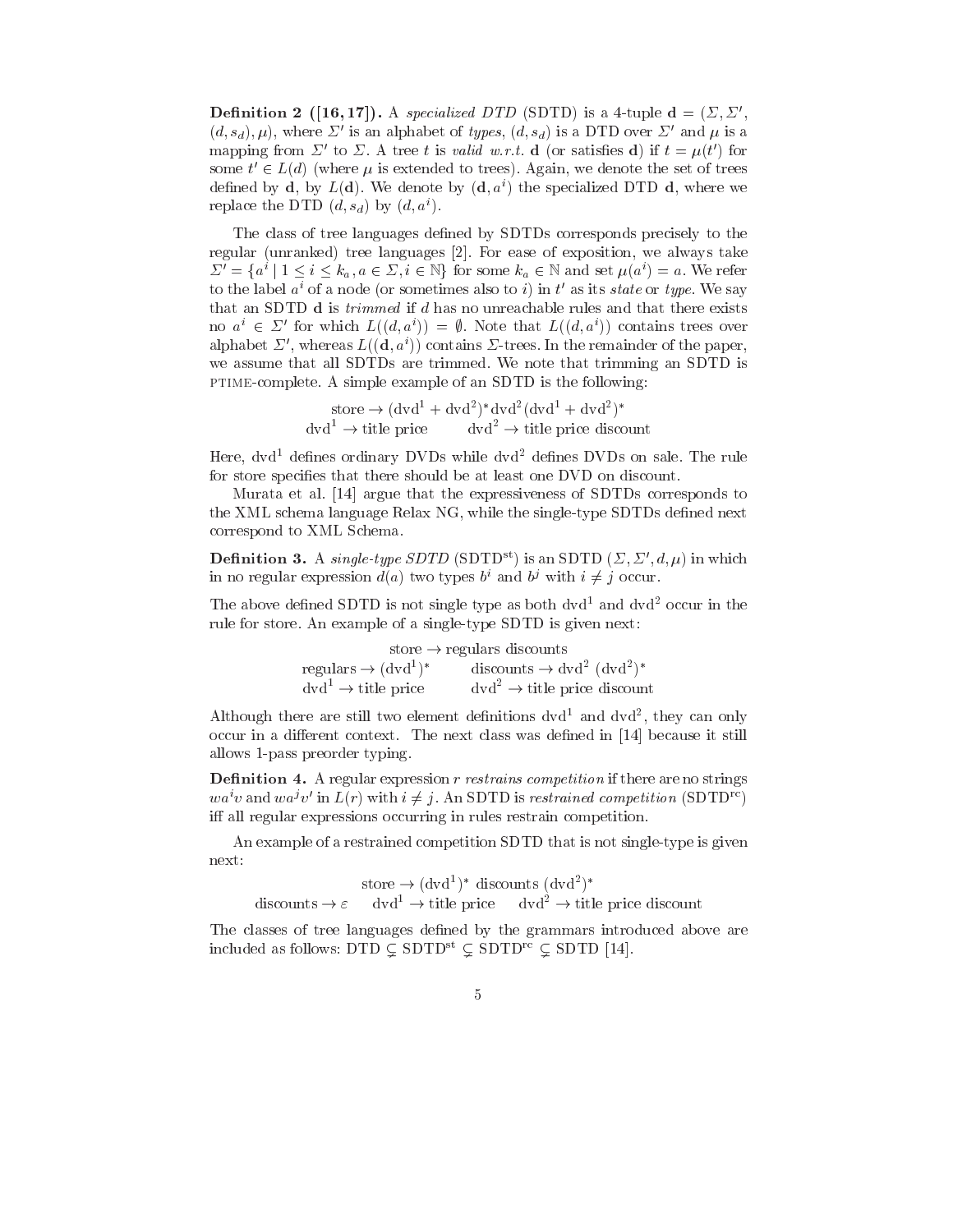

Fig. 2. Illustration of notions introduced in Section 2.3. Figures 2(a) and 2(b) illustrate the ancestor-string (anc-str) and ancestor-sibling string (anc-sib-str) of v. Figure  $2(c)$ illustrates the notion of ancestor-sibling-guarded subtree exchange.

#### Ancestor- and Ancestor-Sibling-Patterns  $2.3\,$

Finally, we define the notions that will be used in our semantical characterizations. Let t be a tree and v be a node. By ch-str<sup>t</sup>(v) we denote the string formed by the children of v, i.e.,  $\text{lab}^{t}(v1) \cdots \text{lab}^{t}(vn)$  if v has n children. Usually we omit the superscript t. By anc-str<sup>t</sup> $(v)$  we denote the string formed by the labels on the path from the root to v, i.e.,  $\mathrm{lab}^{t}(\varepsilon)\mathrm{lab}^{t}(i_{1})\mathrm{lab}^{t}(i_{1}i_{2})\cdots\mathrm{lab}^{t}(i_{1}i_{2}\cdots i_{k})$  where  $v = i_1 i_2 \cdots i_k$ . By l-sib-str<sup>t</sup>(v) we denote the string formed by the labels of the left siblings of v, i.e.,  $\mathrm{lab}^{t}(u_1)\cdots \mathrm{lab}^{t}(uk)$  where  $v = uk$ . By anc-sib-str<sup>t</sup>(v) we denote the string l-sib-str<sup>t</sup> $(\varepsilon)$  #l-sib-str<sup>t</sup> $(i_1)$  #  $\cdots$  #l-sib-str<sup>t</sup> $(i_1i_2\cdots i_k)$  formed by concatenating the left-sibling strings of all ancestors starting from the root. We assume that  $\#\notin \Sigma$ . Note that the final symbol of anc-str<sup>t</sup>(v) and anc-sib-str<sup>t</sup>(v) is always the label of  $v$ .

**Definition 5.** We say that a specialized SDTD  $\mathbf{d} = (\Sigma, \Sigma', d, \mu)$  has ancestorbased types if there is a (partial) function  $f: (\Sigma \cup \{\#\})^* \to \Sigma'$  such that, for each tree  $t \in L(d)$  the following holds: (1) there is a unique tree  $t' \in L(d)$  with  $\mu(t') = t$ ; and (2) for each node  $v \in \text{Dom}(t)$ , the label of v in t' is  $f(\text{anc-str}^t(v))$ . We say **d** has ancestor-sibling based types if the same holds with anc-str<sup>t</sup>(v) replaced by anc-sib-str<sup> $t$ </sup>(*v*).

By  $t_1[u \leftarrow t_2]$  we denote the tree obtained from a tree  $t_1$  by replacing the subtree rooted at  $u \in \text{Dom}(t_1)$  by  $t_2$ . By subtree<sup>t</sup>(u) we denote the subtree of t rooted at  $u$ .

**Definition 6.** We say that a tree language  $T$  is closed under ancestor-guarded subtree exchange if the following holds. Whenever for two trees  $t_1, t_2 \in T$  with nodes  $u_1 \in \text{Dom}(t_1)$  and  $u_2 \in \text{Dom}(t_2)$  it holds that anc-str<sup>t<sub>1</sub></sup> $(u_1) = \text{anc-str}^{t_2}(u_2)$ implies  $t_1[u_1 \leftarrow \text{subtree}^{t_2}(u_2)] \in T$ . We call it *closed under ancestor-siblingguarded subtree exchange* if the same property holds with anc-sib-str<sup>t<sub>1</sub></sup>( $u_1$ ) = anc-sib-str<sup>t<sub>2</sub></sup>( $u_2$ ) as precondition of the implication. Figure 2 illustrates the just defined notions.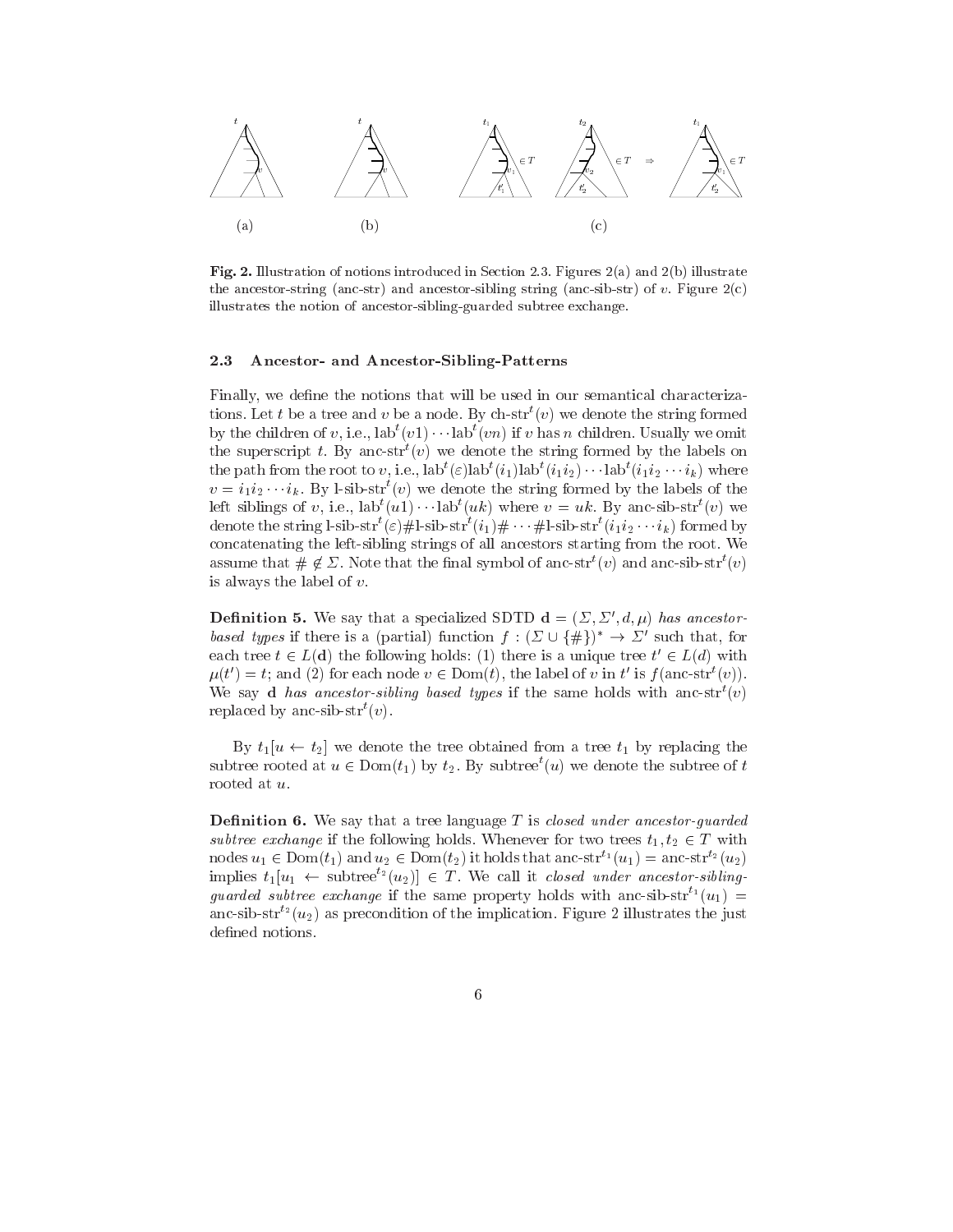**Definition 7.** An ancestor-guarded DTD d is a pair  $(d, s_d)$  where  $s_d \in \Sigma$  is the start symbol as in a DTD. But in contrast to a DTD,  $d$  is a finite set of triples  $(r, a, s)$ , where  $a \in \Sigma$  and r and s are regular expressions. If there are triples  $(r, a, s)$  and  $(r', a, s')$  in d then  $L(r)$  and  $L(r')$  are disjoint. A tree t satisfies d if for every node  $v \in Dom(t)$  the following holds. If anc-str(v) matches r and  $lab(v) = a$  there must be a triple  $(r, a, s)$  in d and ch-str(v) must match s.

An ancestor-sibling-quarded DTD is defined in the same way with the difference that r has to be matched by anc-sib-str(v).

**Definition 8.** Let  $P_{\text{anc}}(t) = {\text{anc-str}(v) \# \text{ch-str}(v) \mid v \in t}$  and  $P_{\text{anc-sib}}(t) =$  $\{\text{anc-sib-str}(v)\# \text{ch-str}(v) \mid v \in t\}.$  Let T be a set of trees. We say that T can be *characterized by ancestor-based patterns*, if there is a regular string language L such that, for every tree t, we have that  $t \in T$  if and only if  $P_{\text{anc}}(t) \subseteq L$ . We say T can be characterized by ancestor-sibling-based patterns if the same holds with  $P_{\text{anc}}(t)$  replaced by  $P_{\text{anc-sib}}(t)$ .

### Semantic Characterizations of Single-Type and 3 **Restrained Competition SDTDs**

In this section, we first show that an SDTD is restrained competition if and only if it allows for 1-pass preorder typing. Afterwards, as an intermediate step, we characterize the regular tree languages definable by single-type SDTDs. Finally, we characterize the class of tree languages which can be described by restrained competition SDTDs.

#### $3.1$ Schemas with 1-Pass Preorder Typing

It follows from Theorem 12 that in restrained competition SDTDs the type of a node only depends on its ancestor-sibling string. However, in an SDTD which admits 1-pass preorder typing the type of a node might depend on all parts of the tree which occur before the node. We formalize this notion via SDTDs with preceding based types. Nevertheless, it will turn out that these two notions are identical.

For a tree t and a node v we denote by preceding  $f(v)$  the tree resulting from t by removing everything below v, all right siblings of v's ancestors and of v, and their respective subtrees (cf. Figure 3). We define the term preceding-based *types* in analogy to Definition 5 with preceding<sup>t</sup>(v) in place of anc-str<sup>t</sup>(v).

Expressed in a different way, the type of an element only depends on the prefix of the XML document ending with its opening tag.

**Theorem 9.** A trimmed SDTD **d** has preceding based types if and only if it is restrained competition.

*Proof sketch.* The "if"-part of the statement is obvious. We sketch the "only if". Actually, it is easy to show that every trimmed SDTD d with ancestorsibling based types is restrained competition. Otherwise, a counterexample could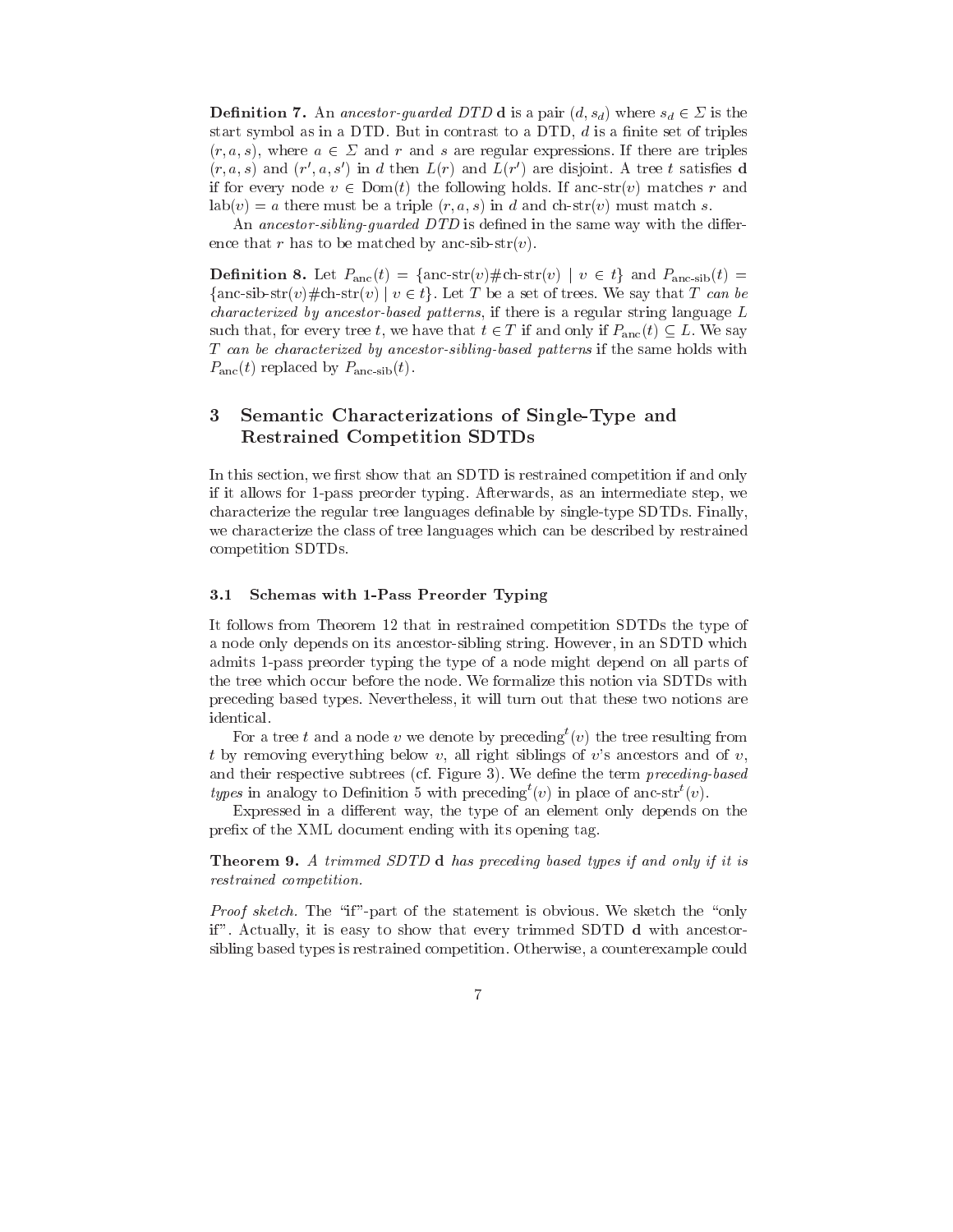

**Fig. 3.** From left to right: a tree t, preceding  $v$  and preceding-subtree  $v(v)$ .

be constructed in a straightforward manner (cf. Theorem 12). It can also be shown by contraposition that each SDTD with preceding based types already has ancestor-sibling based types.  $\Box$ 

Hence, we immediately obtain the following:

**Corollary 10.** Restrained competition SDTDs are exactly those SDTDs which admit 1-pass preorder typing.

#### $3.2$ **Ancestor Based Schemas**

In this subsection, we characterize single-type SDTDs in terms of the ancestor axis. In the following theorem we assume that all the trees in language  $T$  have the same root label.

**Theorem 11.** For a regular tree language  $T$  the following are equivalent:

- (a) T is definable by a single-type SDTD;
- (b)  $T$  is definable by an SDTD with ancestor-based types;
- $(c)$  T is closed under ancestor-guarded subtree exchange;
- (d)  $T$  can be characterized by ancestor-based patterns; and,
- (e)  $T$  is definable by an ancestor-guarded DTD.

*Proof.* We show the following sequence of implications. (a)  $\Rightarrow$  (e)  $\Rightarrow$  (d)  $\Rightarrow$  (b)  $\Rightarrow$  (c)  $\Rightarrow$  (a). We only give the necessary constructions.

 $(a) \Rightarrow (e)$ : Let T be defined by a single-type SDTD  $\mathbf{d} = (\Sigma, \Sigma', (d, s_d), \mu)$ with  $\perp \notin \Sigma'$ . Let A be a DFA over  $\Sigma$  with state set  $Q = \Sigma' \cup {\perp}$  and let  $\delta(a^i, b)$  equal the unique  $b^j$  occurring in  $d(a^i)$  if such a symbol exists, otherwise  $\perp$ . Note that the single-type property ensures that A is deterministic.

Let  $\mathbf{d}' = (d', s_d)$  be the guarded DTD with all triples  $(r_{a,i}, a, \mu(d(a^i)))$ , where  $r_{a,i}$  is a regular expression describing the set  $\{w \mid \delta^*(s_d, w) = a^i\}$  of strings which bring A into state  $a^i$ . Of course, the languages  $L(r_{a,1}), \ldots, L(r_{a,k_a})$  are all disjoint where  $\{a^1, \ldots, a^{k_a}\}\$  are the symbols mapped to a by  $\mu$ .

 $(e) \Rightarrow (d)$ : Let T be defined by the ancestor-guarded DTD  $\mathbf{d} = (d, s_d)$ . Then T can be characterized by the set  $L = \{ua\#v \mid ua \in L(r), v \in L(s), (r, a, s) \in d\}.$ 

 $(d) \Rightarrow (b)$ : Let T be characterized by ancestor-based patterns using the language L. Let  $A = (\Sigma, Q, \delta, s, F)$  be a DFA for L. Let  $\mathbf{d} = (\Sigma, \Sigma', d, \mu)$  be defined as follows.  $\Sigma'$  is the set of all pairs  $(a, q)$ , where  $a \in \Sigma$  and  $q \in Q$ . We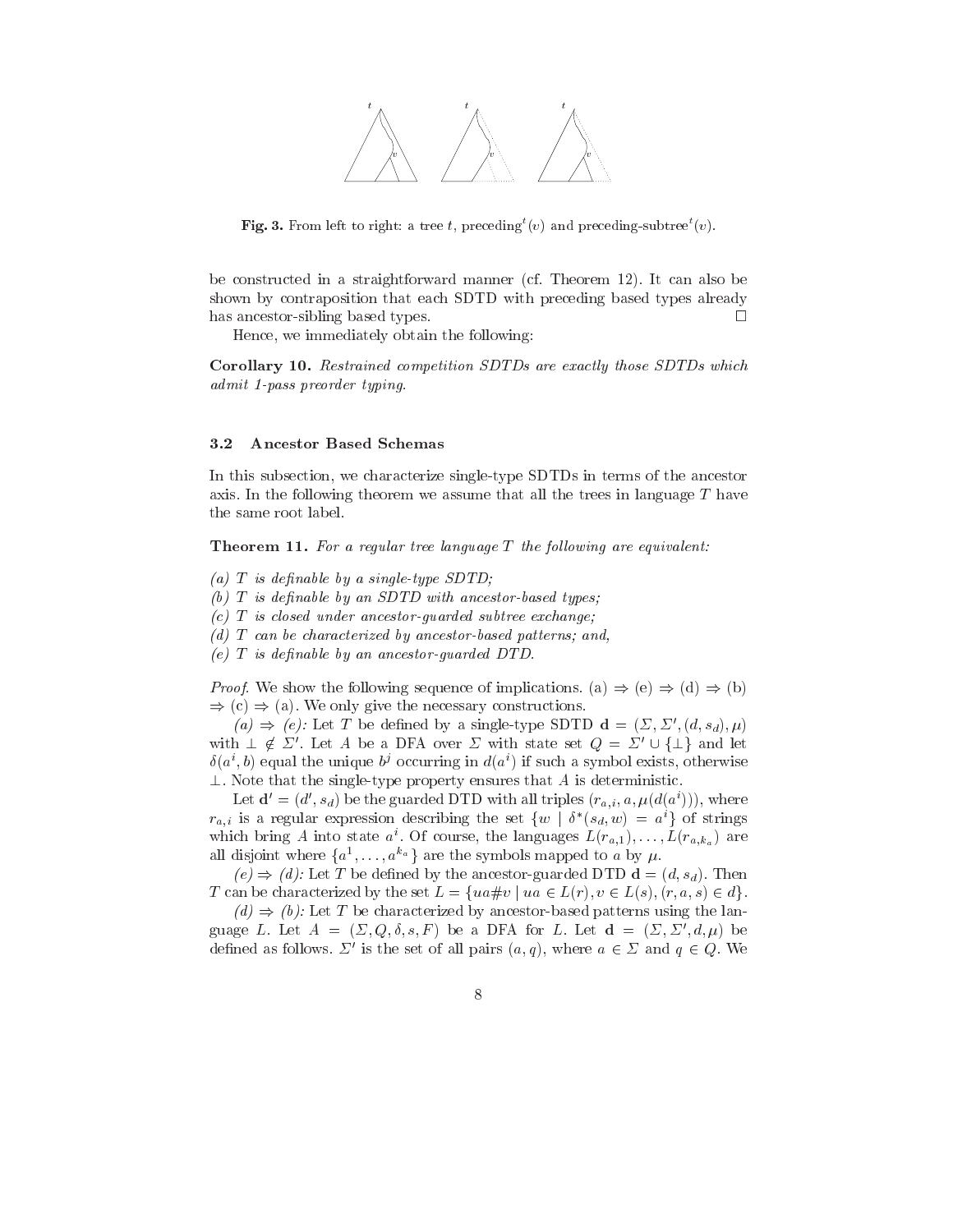let  $d((a,q))$  be a regular expression describing all strings  $(b_1, q_1) \cdots (b_n, q_n)$ , for which A accepts  $\#b_1 \cdots b_n$  when started from state q and  $q_i = \delta(q, b_i)$ , for every  $i \leq n$ .

 $(b) \Rightarrow (c)$ : Let T be defined by a SDTD  $\mathbf{d} = (\Sigma, \Sigma', d, \mu)$  with ancestor-based types. Let  $t_1, t_2$  be in T and let  $u_1$  and  $u_2$  be nodes in  $t_1$  and  $t_2$ , respectively, with anc-str<sup>t<sub>1</sub></sup>( $u_1$ ) = anc-str<sup>t<sub>2</sub></sup>( $u_2$ ). Let  $t'_1$  and  $t'_2$  be the unique trees in  $L(d)$ with  $\mu(t'_1) = t_1$  and  $\mu(t'_2) = t_2$ . As the labels of  $u_1$  in  $t'_1$  and the label of  $u_2$  in  $t'_2$  are determined by anc-str<sup>t<sub>1</sub></sup>( $u_1$ ) = anc-str<sup>t<sub>2</sub></sup>( $u_2$ ), they are the same. Hence, by replacing the subtree rooted at  $u_1$  in  $t'_1$  with the subtree rooted at  $u_2$  in  $t'_2$ we get a tree  $t' \in L(d)$ . Therefore,  $\mu(t') = t_1[u_1 \leftarrow \text{subtree}^{t_2}(u_2)]$  is in T, as required.

 $(c) \Rightarrow (a)$ : The idea of the proof is as follows. In a sense, we close a given SDTD d for T with respect to the single-type property. Assume, e.g., that the regular expression  $d(a^i)$  contains two different types  $b^j$  and  $b^k$ . Then, we replace all occurrences of  $b^j$  and  $b^k$  by a new type  $b^{\{j,k\}}$  obtaining a single-type expression with respect to b. Of course, we now need a new rule with  $b^{\{j,k\}}$  on the left-hand side. This rule should capture the union of  $d(b^j)$  and  $d(b^k)$ . By applying this step inductively, we arrive at an SDTD  $d_1$  which is single-type but uses types of the form  $b^S$ , for  $S \subseteq \{1, ..., k_b\}$  where  $\{1, ..., k_b\}$  are the types of b in  $\Sigma'$ . In a second step we prove that  $L(\mathbf{d}_1) = T$  unless T fails to fulfill (c).

Let T be a tree language defined by an SDTD  $\mathbf{d} = (\Sigma, \Sigma', d, \mu)$ . Let the alphabet  $\Sigma'_1$  consist of all symbols  $a^S$ , where  $S \subseteq \{1, ..., k_a\}$ . We extend this notation to sets  $C \subseteq \Sigma'$  in a natural way. We write  $a^C$  for the type  $a^S$  with  $S = \{i \mid a^i \in C\}$ . For example, for  $C = \{a^1, a^2, b^1, b^3\}$ ,  $a^C$  is the type  $a^{\{1,2\}}$ . For a regular expression r over  $\Sigma'$  and  $C \subseteq \Sigma'$  let  $r^C$  denote the expression which is obtained from r by replacing every symbol  $a^i$  by  $a^C$ .

We define the SDTD  $\mathbf{d_1} = (\Sigma, \Sigma_1', d_1, \mu_1)$  as follows. For each symbol  $a^S$ ,  $\mu_1(a^S) = a$ , and  $d_1(a^S) = \bigcup_{i \in S} d(a^i)^{C(a^S)}$ , where  $C(a^S)$  is the set of all  $b^j$  in  $\bigcup_{i \in S} d(a^i)$ . For instance, for  $S = \{1, 2\}$  $(b^3)\overline{a}^1$ ,  $d_1(a^5)$  equals the expression  $(a^{\{1,2,3\}}b^{\{1,3\}}(a^{\{1,2,3\}}+b^{\{1,3\}})) + ((a^{\{1,2,3\}}+b^{\{1,3\}}))$  $b^{\{1,3\}}$ ) $a^{\{1,2,3\}}$ ).

Note that in  $d_1(a^S)$ , for each symbol  $b \in \Sigma$ , there is at most one symbol of the form  $b^{S'}$ , hence  $\mathbf{d}_1$  is a single-type SDTD. It can be shown that, if  $L(\mathbf{d}) \neq$  $L(\mathbf{d}_1)$ , the language T is not closed under ancestor-guarded subtree exchange. By contraposition we get that  $(c)$  implies  $(a)$ .  $\Box$ 

It should be noted that an analogous characterization can be easily obtained for DTDs by replacing ancestor by parent. The equivalence between (c) and (a) is then already obtained in [16].

#### **Ancestor-Sibling Based Schemas** 3.3

Finally, we consider restrained competition SDTDs and show that their tree languages can be characterized in terms of the ancestor and left-sibling axis. We again assume that all the trees in language  $T$  have the same root label.

**Theorem 12.** For a regular tree language  $T$  the following are equivalent: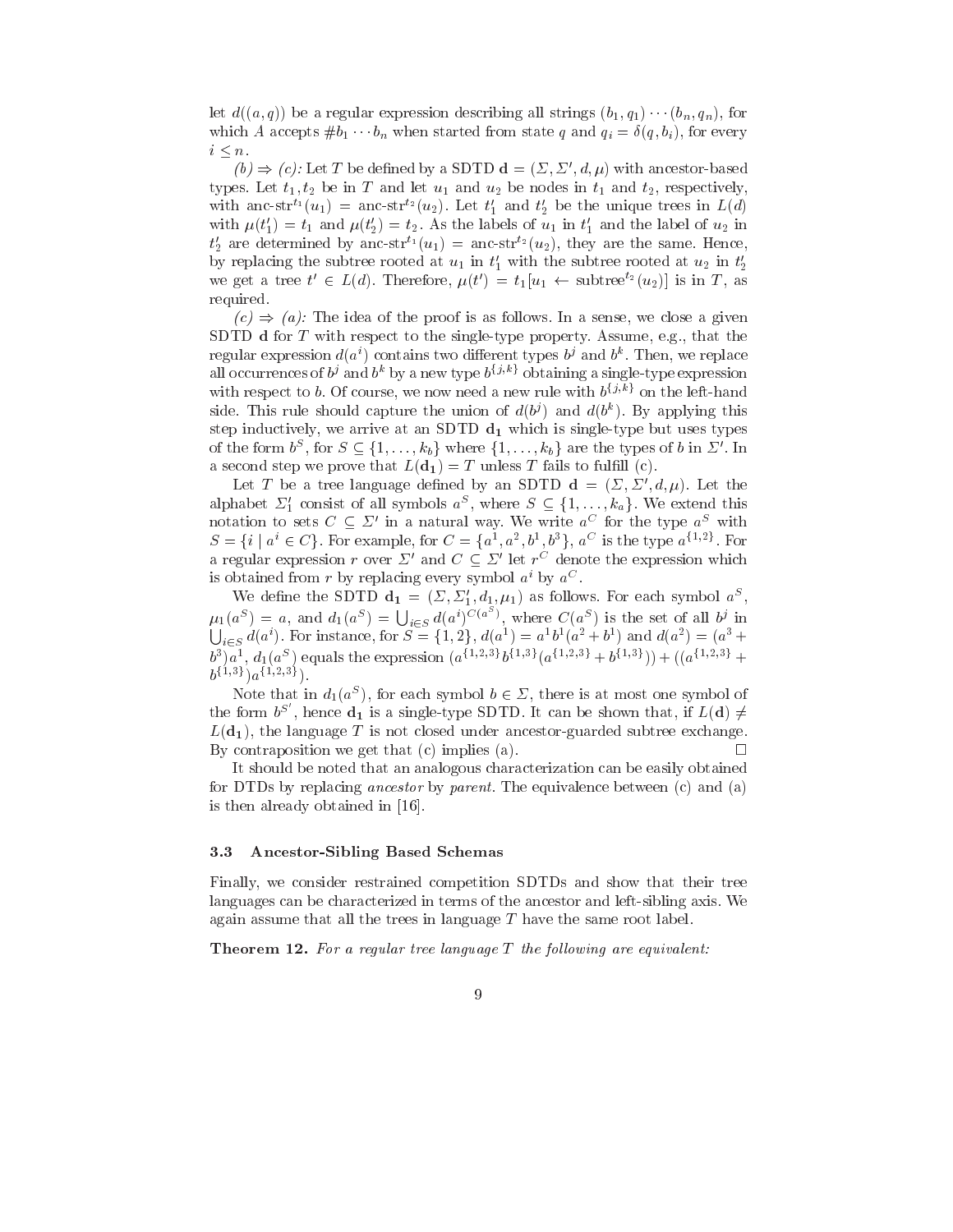- (a)  $T$  is definable by a restrained competition SDTD;
- (b)  $T$  is definable by an SDTD with ancestor-sibling-based types;
- $(c)$  T is closed under ancestor-sibling-guarded subtree exchange;
- (d)  $T$  can be characterized by ancestor-sibling-based patterns; and
- (e)  $T$  is definable by an ancestor-sibling-guarded DTD.

*Proof.* Again we show (a)  $\Rightarrow$  (e)  $\Rightarrow$  (d)  $\Rightarrow$  (b)  $\Rightarrow$  (c)  $\Rightarrow$  (a).  $(e) \Rightarrow (d), (d) \Rightarrow (b), (b) \Rightarrow (c)$ : These proofs are almost word for word the same as for Theorem 11. Only ancestor has to be replaced by ancestor-sibling.

 $(c) \Rightarrow (a)$ : The proof is similar as but a bit more involved than the corresponding proof in Theorem 11. Let  $T$  be a tree language defined by a SDTD  $\mathbf{d} = (\Sigma, \Sigma', d, \mu).$ 

Let, for each state  $a^i$  of **d**,  $A_{a,i} = (Q_{a,i}, \Sigma', \delta_{a,i}, s_{a,i}, F_{a,i})$  be an NFA for  $L(d(a^i))$ . W.l.o.g. we assume that the sets  $Q_{a,i}$  are pairwise disjoint and that for every state in each  $A_{a,i}$  a final state is reachable.

Let  $\Sigma'_1$  be defined as in the proof of Theorem 11. We define, for each  $a^S \in \Sigma'_1$ a DFA  $A_{a,S} = (Q_{a,S}, \Sigma'_1, \delta_{a,S}, s_{a,S}, F_{a,S})$  as follows.

- $\begin{array}{l} { Q_{a,S} = \{ q^\perp \} \cup \bigcup_{i \in S} 2^{Q_{a,i}}; \\ { s_{a,S} = \bigcup_{i \in S} \{ s_{a,i} \} }; \\ { F_{a,S} = \{ B \in Q_{a,S} \mid B \cap F_{a,i} \neq \emptyset, i \in S \} }; \\ \end{array}$
- 
- In order to define  $\delta_{a,S}$ , let  $B \in Q_{a,S}$  and  $b \in \Sigma$ . We set  $S' := \{j \mid \delta_{a,i}(p,b^j) \neq b^j\}$  $\emptyset, i \in S, j \leq k_b, p \in B$  and  $\delta_{a,S}(B, b^{S'}) := \bigcup_{i,p,j} \delta_i(p, b^j)$ , where the latter union is over all  $i \in S, p \in B$  and  $j \leq k_b$ . For all other sets S'', we set  $\delta_{a,S}(B,b^{S''}) := q^{\perp}.$

Intuitively,  $A_{a,S}$  can be seen as obtained in two steps from **d**. First, we take the product of the power set automata of the  $A_{a,i}$ ,  $i \in S$ . Then, for each symbol b, for each state of this intermediate automaton, all outgoing edges with label of the form  $b^j$  are combined into one transition which ends in the (component wise) union of the all possible target states. The transition is labeled by  $b$  to the union of all outgoing b-labels.

We now define the SDTD  $\mathbf{d}_1 = (\Sigma, \Sigma_1', d_1, \mu_1)$ , where, for each a and S,  $d_1(a^S)$  is a regular expression corresponding to  $A_{a,S}$ .

Note that each  $d_1(a^S)$  has restrained competition. Indeed, as  $A_{a,S}$  is deterministic, for each string  $w$ ,  $A_{a,S}$  enters a unique state. Furthermore, for each  $b \in \Sigma$  there is only one outgoing transition of the form  $b^{S'}$  that can lead to acceptance.

 $(a) \Rightarrow (e)$ : Let T be defined by a restrained competition DTD  $\mathbf{d} = (\Sigma, \Sigma', d, \mu)$ For each symbol  $a^i$  in  $\Sigma'$ , let  $A_{a,i} = (Q_{a,i}, \Sigma', \delta_{a,i}, s_{a,i}, F_{a,i})$  be a DFA for  $d(a^i)$ . We can modify  $A_{a,i}$  such that it has exactly one state  $q^{\perp}$  from which no accepting state is reachable and such that it has no unreachable states (possibly besides  $q^{\perp}$ ). From the restrained competition property it immediately follows that in  $A_{a,i}$ , for each state q, if  $\delta(q,b^j) = q_1$ ,  $\delta(q,b^k) = q_2$ ,  $q_1 \neq q_2$  and  $j \neq k$ then  $q_1$  or  $q_2$  must be  $q^{\perp}$ . We require that the sets  $Q_{a,i}$  are pairwise disjoint.

From these DFAs over the extended alphabet  $\Sigma'$  we construct a DFA  $A =$  $(Q_A, \Sigma, s_A, \delta_A, F_A)$  as follows. The set  $Q_A$  consists of all pairs  $(q, b)$ , where  $q \in$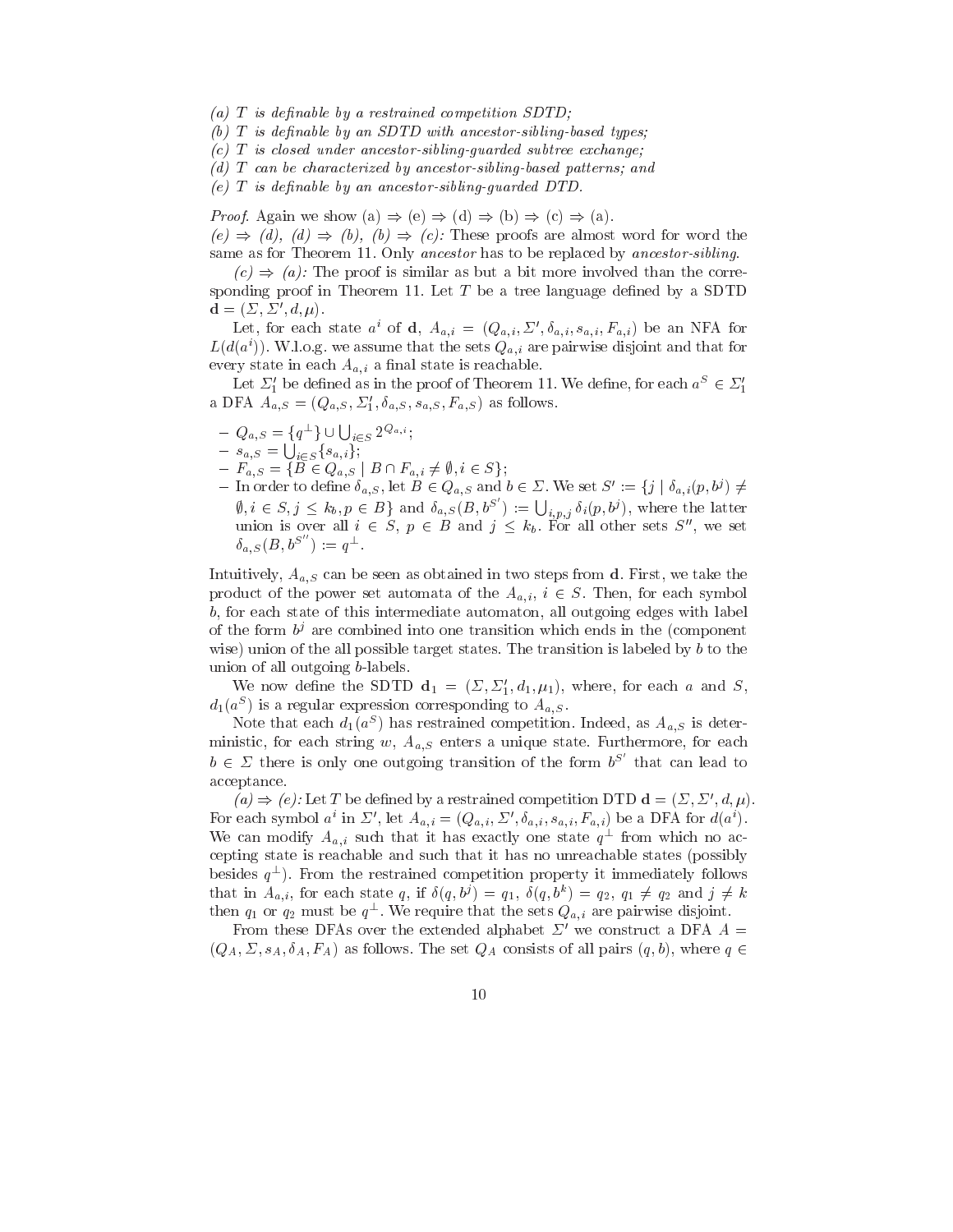$Q_{a,i}$ , for some  $a^i$ , and  $b \in \Sigma' \cup \{\#\}$ . Intuitively, q is the current state of an automaton  $A_{a,i}$  and b is the last extended symbol or type that has been identified. The initial state  $s_A$  of A is  $(s_{a,i}, \#)$  for the initial symbol  $a^i$  of d. The transition function  $\delta_A$  is defined as follows. For each  $q \in Q_{a,i}$ ,  $c \in \Sigma'$  and  $b \in \Sigma$  we let  $\delta_A((q,c),b)=(\delta_{a,i}(q,b^j),b^j)$ , for the unique j with  $\delta_{a,i}(q,b^j)\neq q^{\perp}$ , if such a j exists. Otherwise,  $\delta_A((q, c), b) = (q^{\perp}, \#)$ . Furthermore, we let  $\delta_A((q, b^j), \#) =$  $(s_{b,j}, \#)$ . We set  $F_A = \{q \mid q \in F_{a,i}\}.$ 

Now we are ready to define the ancestor-sibling guarded DTD d'. It consists of all triples  $(r, a, s)$ , for which there is a state  $(q, a^i)$  of A, such that r describes the set of strings w with  $\delta_A^*(s_A, w) = (q, a^i)$  and s is  $\mu(d(a^i))$ .  $\Box$ 

#### **Complexity of Basic Decision Problems**  $\overline{\mathbf{4}}$

As the definition of a DTD and single-type SDTD is syntactical in nature, it can be immediately verified by an inspection of the rules whether an SDTD is in fact a DTD or a single-type SDTD.

Theorem 13. It is decidable in NLOGSPACE for an SDTD d whether it is restrained competition.

We study the complexity of determining whether a tree language, given by an SDTD, can be defined by a DTD, a single-type or a restrained competition SDTD, respectively.

Theorem 14. Each of deciding whether an SDTD has an equivalent DTD, single-type SDTD or restrained competition SDTD is  $EXPTIME-complete$ .

*Proof sketch.* In all three cases, the lower bound is obtained by a reduction from the universality problem for non-deterministic tree automata [19].

The exponential time upper bounds for the single-type and restrained competition cases can be obtained by performing the constructions in the proofs (c)  $\Rightarrow$  (a) in Theorems 11 and 12. Both the construction of the SDTD and checking equivalence with the original one can be done in exponential time. For DTDs a similar construction is in polynomial time but the equivalence check still needs exponential time.  $\Box$ 

#### $\overline{5}$ Applications of the Semantical Characterizations

#### $5.1$ Inclusion and Equivalence of Schemas

Decision problems like testing for inclusion or equivalence of schema languages often occur in schema optimization or as basic building blocks of algorithms for typechecking or type inference  $[8, 11, 12, 16, 22]$ . In general these problems are PSPACE and EXPTIME-complete for DTDs and SDTDs, respectively  $[21, 19]$ . The XML specification, however, restricts regular expressions in DTDs to be deterministic [4] (sometimes also called 1-unambiguous [3]).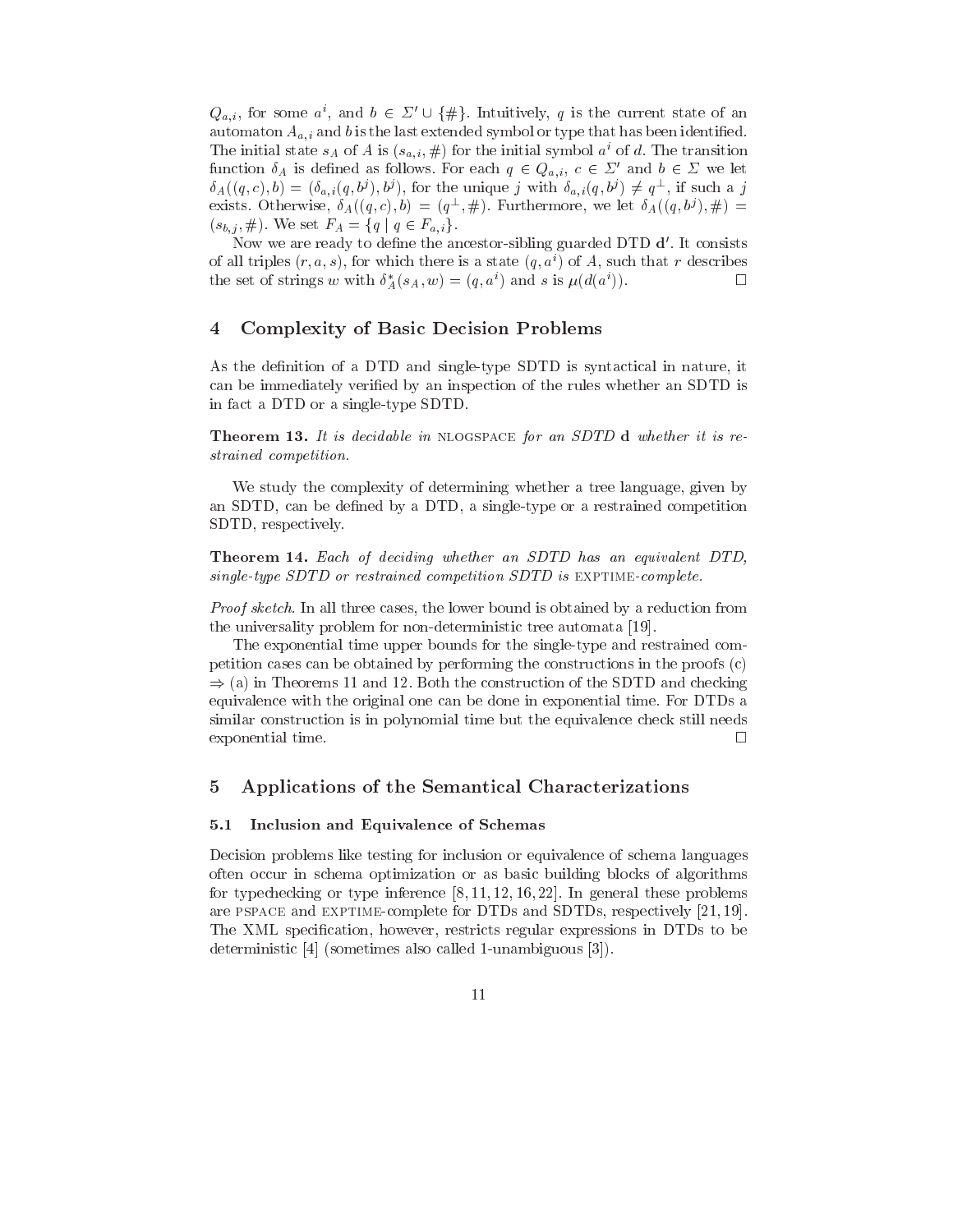**Theorem 15.** Given two restrained competition SDTDs  $\mathbf{d}_1$  and  $\mathbf{d}_2$ , deciding whether (a)  $L(\mathbf{d_1}) \subseteq L(\mathbf{d_2})$ , and whether (b)  $L(\mathbf{d_1}) = L(\mathbf{d_2})$  is PSPACE-complete in general, and PTIME-complete if  $\mathbf{d}_1$  and  $\mathbf{d}_2$  use deterministic regular expressions.

This result strongly contrasts with our results in [13], where we show that even for very simple non-deterministic regular expressions these decision problems are intractable, and with the case of arbitrary SDTDs with deterministic regular expressions, for which inclusion and equivalence test are EXPTIMEcomplete.

#### $5.2$ Minimization of SDTDs

In strong contrast to ranked trees, there are unranked regular tree languages for which there is no unique minimal deterministic bottom-up tree automaton. Moreover, minimization can not be obtained by the standard translation to the ranked case. Using the characterizations of Section 3, we obtain that when content models are represented by DFAs rather than by regular expressions, every restrained competition SDTD can be minimized in polynomial time and this minimal SDTD is unique up to isomorphism.

**Theorem 16.** Every restrained competition (single-type) SDTD can be minimized in PTIME. This minimal SDTD is unique up to isomorphism.

#### **Subtree Based Schemas** 6

From what was presented so far an obvious question arises. What happens if we soften the requirement that the type of an element has to be determined when its *opening* tag is visited? What if instead it has to be computed when the *closing* tag is seen? It turns out that every regular tree language has a SDTD which allows such 1-pass *postorder* typing. Furthermore, the SDTDs used for this purpose can be defined as straightforward extensions of restrained competition SDTDs.

**Definition 17.** An SDTD  $\mathbf{d} = (\Sigma, \Sigma', d, \mu)$  is extended restrained competition iff for every regular expression  $r$  occurring in a rule the following holds: whenever there are two strings  $w a^i v$  and  $w a^j v'$  in  $L(r)$  with  $i \neq j$ , then  $L((\mathbf{d}, a^i)) \cap$  $L((\mathbf{d},a^j))$  is empty.

For a tree t and a node v we denote by preceding-subtree<sup>t</sup> $(v)$  the tree resulting from  $t$  by removing all right siblings of  $v$  and its ancestors together with the respective subtrees (cf. Figure 3).

**Definition 18.** We say that a specialized SDTD  $\mathbf{d} = (\Sigma, \Sigma', d, \mu)$  has precedingsubtree based types if there is a (partial) function  $f : \mathcal{T}_{\Sigma} \times \text{Dom} \to \Sigma'$  such that, for each tree  $t \in L(d)$  the following holds: (1) there is a unique tree  $t' \in L(d)$  with  $\mu(t') = t$ , and (2) for each node  $v \in Dom(t)$ , the label of v in t' is  $f(\text{preceding-subtree}^t(v), v)$ .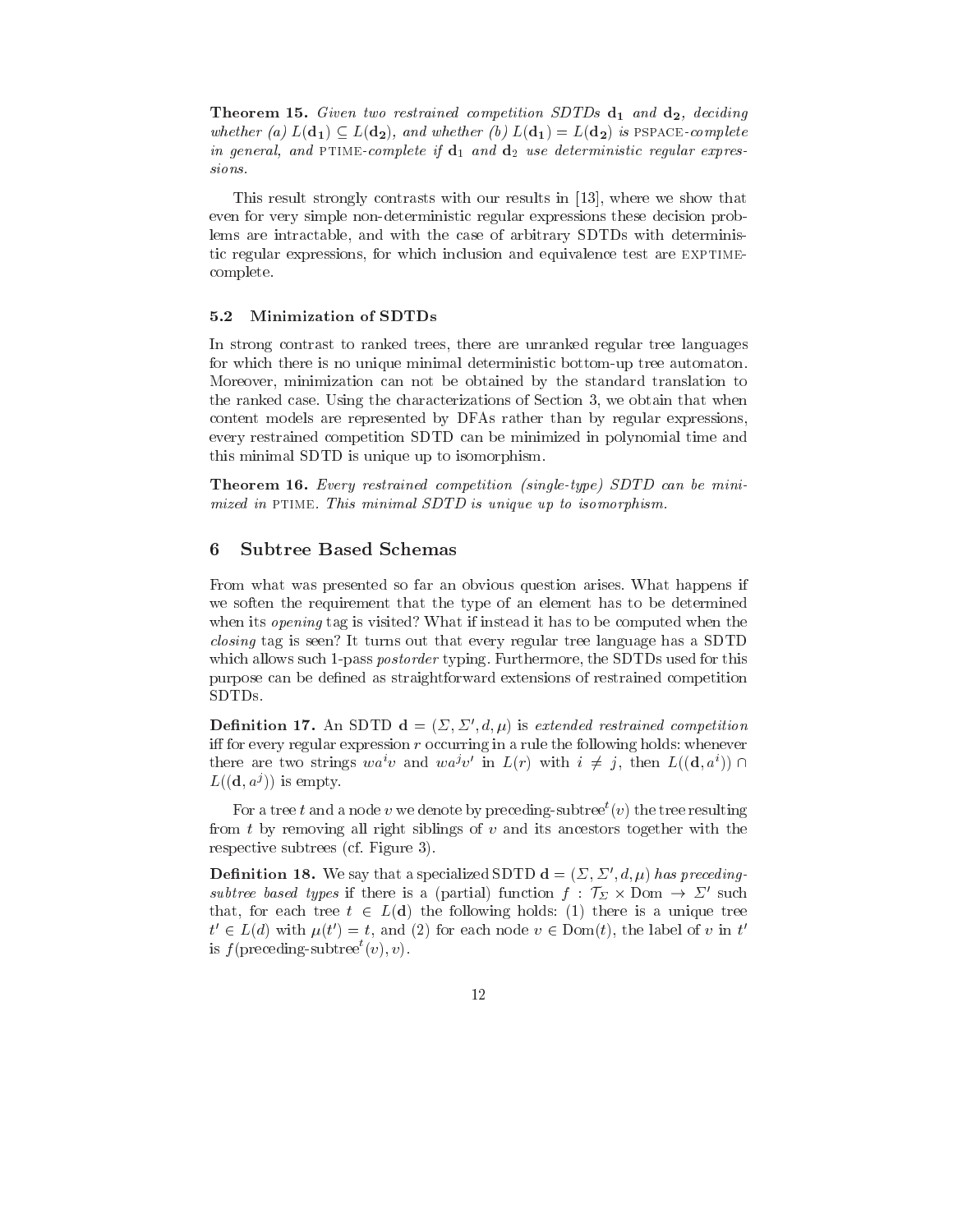Stated in terms of XML documents, the type of an element depends on the prefix of the document which ends with the closing tag of the element. The following result shows that all regular tree languages admit 1-pass postorder typing. We assume that all the trees in language  $T$  have the same root label.

**Theorem 19.** For a tree language  $T$  the following are equivalent:

- (a)  $T$  is definable by an extended restrained competition SDTD;
- $(b)$  T is definable by an SDTD with preceding-subtree-based types;
- $(c)$  T is regular.

*Proof sketch.* The directions (a)  $\Rightarrow$  (c) and (b)  $\Rightarrow$  (c) are trivial. The proof of the opposite directions uses the fact that regular languages can be validated by deterministic bottom-up automata.  $\Box$ 

In the SDTD used in the proof the type of each element actually only depends on its subtree. This should be compared with the previous characterizations where the type depended on the upper context. These issues are further discussed in Section 7.

Note that not every SDTD is extended restrained competition. The SDTD **d** defined by  $r \to (a^1 + a^2)$ ,  $a^1 \to b + c + \varepsilon$ , and  $a^2 \to c + d + \varepsilon$  is not extended restrained competition, as  $\{\varepsilon, c\} \subseteq L((\mathbf{d}, a^1)) \cap L((\mathbf{d}, a^2)).$ 

We conclude by noting that extended restrained competition is a tractable notion.

**Theorem 20.** It is decidable in PTIME for an SDTD d whether it is extended restrained competition.

#### $\overline{7}$ Conclusion

The results of this paper show that its initial question has a simple answer. The regular tree languages which admit 1-pass preorder typing are exactly those which can be described by a restrained competition SDTD.

From the proof of Theorem 12 (c)  $\Rightarrow$  (a) it further follows that for each such language a very simple and efficient typing algorithm exists. It is basically a deterministic pushdown automaton with a stack the height of which is bounded by the depth of the document. For each opening tag it pushes one symbol, for each closing tag it pops one. Hence, it only needs a constant number of steps per input symbol. In particular, it works in linear time in the size of the document. It should be noted that such automata have been studied in [18] and [9] in the context of streaming XML documents. The subclass of the context-free languages accepted by such automata has recently been studied in [1].

Further, the paper shows that restrained competition SDTDs can be efficiently recognized (in NLOGSPACE but also in quadratic time) and that from an SDTD without the restrained competition property an equivalent one with the property can effectively (though not efficiently, in general) be constructed if it exists at all.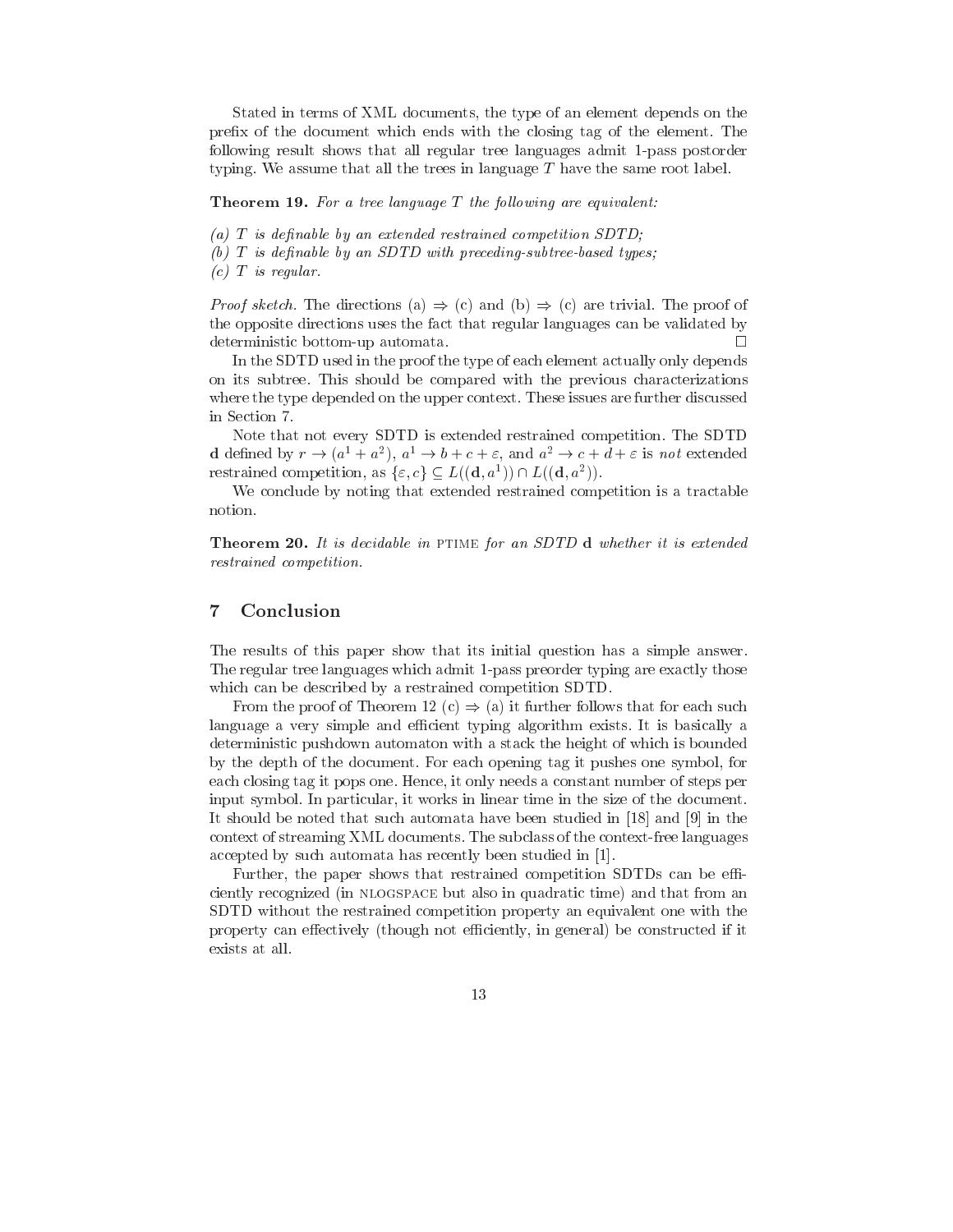The 1-pass preorder typing constraint can be seen as a generalization of the determinism constraint on content models of DTDs (Appendix E in [4]) to XSDs. In the case of DTDs, the meaning of a tag is determined by the position in the matching regular expression. The determinism constraint then specifies that this meaning should be computed independent of the tags occurring to the right of the current tag. Similarly, in the context of XML Schema, the meaning of a tag corresponds to its type and should be computed independent of the remainder of the nodes.

Brüggemann-Klein and Wood gave a clean formalization for the concept of determinism needed for DTDs in terms of 1-unambiguous regular expressions [3]. Intuitively, a regular expression is 1-unambiguous if, when processing the input from left to right, it is always determined which symbol in the expression matches the next input symbol. Just as Brüggemann-Klein and Wood contributed to the formal underpinnings of DTDs, our characterization contributes to the foundation of XML Schema by providing a complete notion for 1-pass preorder typeable schemas.

How do these results relate to existing standards? The XML Schema specification requires XSDs to be single-type (end of Section 4.5 in [6] and the Element Declarations Consistent constraint in Section 3.8.6 in [7]) and regular expressions (after dropping the superscripts describing the types) to be deterministic or 1unambiguous [3] (cf. Section 3.8.6 of [7], Unique Particle Attribution). Although such schemas are always restrained competition, it is easy to prove that they do not capture the complete class of 1-pass preorder typeable schemas. Indeed, from a 1-ambiguous regular language a restrained competition expression can be easily constructed by giving to each symbol the same superscript. The results in the present paper, therefore, indicate that replacing the Element Declarations Consistent and Unique Particle Attribution constraints by the single requirement that regular expressions are restrained competition allows for a larger expressive power without (essential) loss in efficiency. Indeed, for both classes, validation and typing is possible in linear time, allowed schemas can still be recognized in quadratic time and an allowed schema can be constructed in exponential time, if one exists [3]. The latter would also eliminate the heavily debated restriction to 1-unambiguous regular expressions (cf., e.g., pg 98 of  $[23]$  and  $[10, 20]$ ).

On the negative side, both 1-unambiguous expressions and restrained competition expressions lack a comprehensive syntactical counterpart. Whether such an equivalent syntactical restriction exists remains open. It would also be interesting to find syntactic restrictions which imply an efficient construction of an equivalent restrained competition SDTD.

We already mentioned that Murata, Lee, and Mani showed that DTD  $\varphi$ SDTD<sup>st</sup>  $\not\subseteq$  SDTD<sup>rc</sup>  $\not\subseteq$  SDTD. They exhibited concrete tree languages that are in one class but not in the other. Our semantical characterizations provide a toolbox to show inexpressibility for arbitrary tree languages. For instance, using the closure of restrained-competition SDTDs under ancestor-guarded subtree exchange, it is immediate that SDTD<sup>rc</sup> cannot define the set of all Boolean tree-shaped circuits evaluating to true.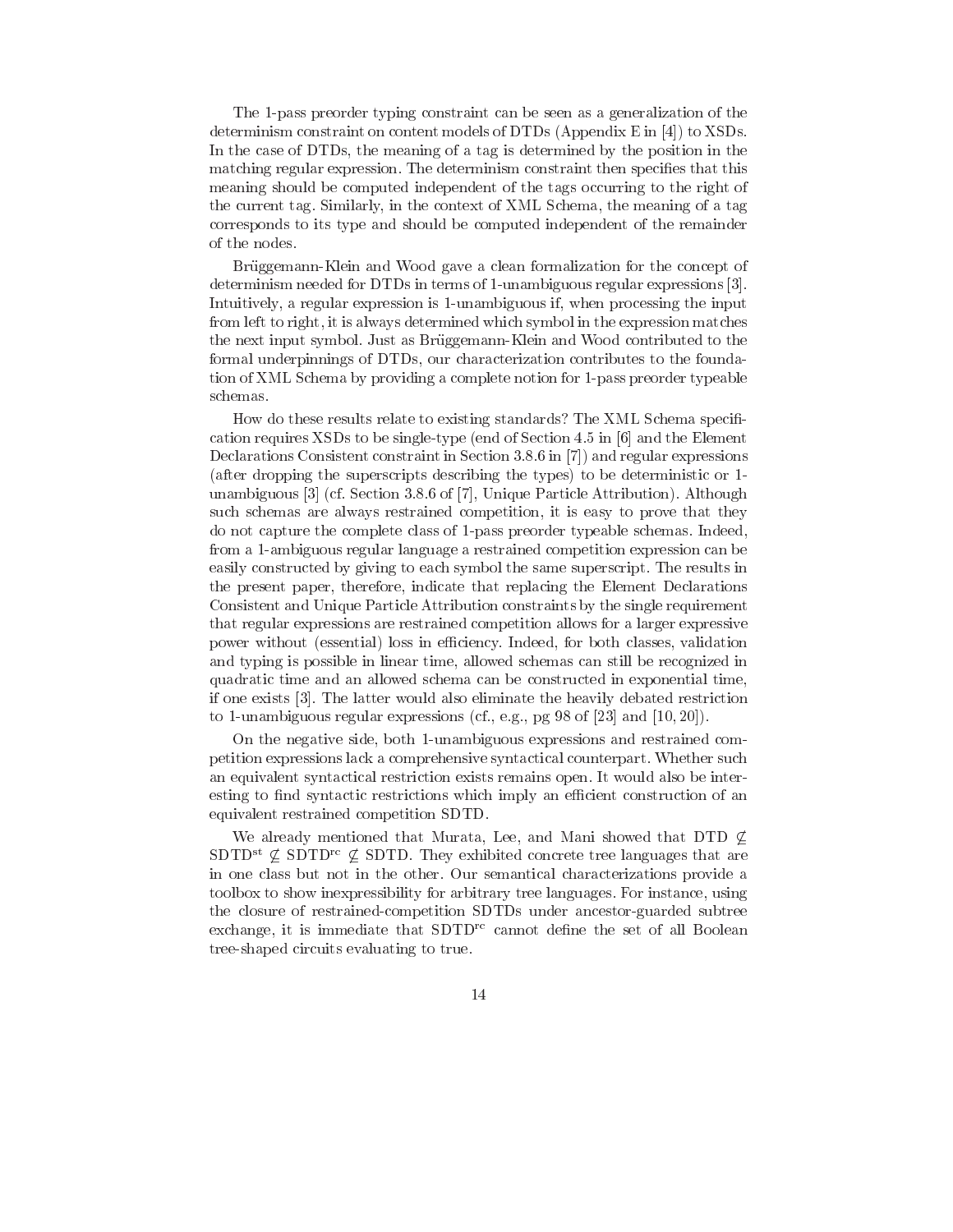### Acknowledgments

We thank Geert Jan Bex, Christoph Koch, Nicole Schweikardt, Luc Segoufin and Stijn Vansummeren for helpful discussions.

### References

- 1. R. Alur and P. Madhusudan. Visibly pushdown languages. In STOC 2004, pages 202-211, 2004.
- 2. A. Brüggemann-Klein, M. Murata, and D. Wood. Regular tree and regular hedge languages over unranked alphabets: Version 1, april 3, 2001. Technical Report HKUST-TCSC-2001-0, The Hongkong University of Science and Technology, 2001.
- 3. A. Brüggemann-Klein and D. Wood. One-unambiguous regular languages. Information and Computation,  $142(2)$ :182-206, 1998.
- 4. World Wide Web Consortium. Extensible Markup Language (XML).  $http://www.w3.org/XML.$
- 5. World Wide Web Consortium. XML Schema. http://www.w3.org/XML/Schema.
- 6. World Wide Web Consortium. XML Schema Part 0: Primer. http://www.w3.org/TR/xmlschema-0/.
- 7. World Wide Web Consortium. XML Schema Part 1: Structures. http://www.w3.org/TR/xmlschema-1/.
- 8. H. Hosoya and B. C. Pierce. XDuce: A statically typed XML processing language.  $ACM$  Transactions on Internet Technology (TOIT), 3(2):117-148, 2003.
- 9. C. Koch and S. Scherzinger. Attribute grammars for scalable query processing on XML streams. In *DBPL*, pages 233-256, 2003.
- 10. M. Mani. Keeping chess alive Do we need 1-unambiguous content models? In Extreme Markup Languages, Montreal, Canada, 2001.
- 11. W. Martens and F. Neven. Typechecking top-down uniform unranked tree transducers. In *ICDT 2003*, pages 64-78, 2003.
- 12. W. Martens and F. Neven. Frontiers of tractability for typechecking simple XML transformations. In PODS 2004, pages 23-34, 2004.
- 13. W. Martens, F. Neven, and T. Schwentick. Complexity of decision problems for simple regular expressions. In MFCS  $2004$ , pages 889-900, 2004.
- 14. M. Murata, D. Lee, and M. Mani. Taxonomy of XML schema languages using formal language theory. In *Extreme Markup Languages*, Montreal, Canada, 2001.
- 15. F. Neven. Automata, logic, and XML. In CSL 2002, pages 2-26. Springer, 2002.
- 16. Y. Papakonstantinou and V. Vianu. DTD inference for views of XML data. In PODS 2000, pages 35-46. ACM Press, 2000.
- 17. Y. Papakonstantinou and V. Vianu. Incremental validation of XML documents. In  $\text{ICDT } 2003$ , pages 47-63. Springer, 2003.
- 18. L. Segoufin and V. Vianu. Validating streaming XML documents. In PODS 2002. pages 53-64. ACM Press, 2002.
- 19. H. Seidl. Deciding equivalence of finite tree automata. SIAM Journal on Comput $ing, 19(3): 424-437, 1990.$
- 20. C. M. Sperberg-McQueen. XML Schema 1.0: A language for document grammars. In XML 2003 - Conference Proceedings, 2003.
- 21. L. J. Stockmeyer and A. R. Meyer. Word problems requiring exponential time: Preliminary report. In  $STOC$  1973, pages 1-9, 1973.
- 22. D. Suciu. Typechecking for semistructured data. In DBPL 2001, 2001.
- 23. E. van der Vlist. XML Schema. O'Reilly, 2002.
- 24. E. van der Vlist. Relax NG. O'Reilly, 2003.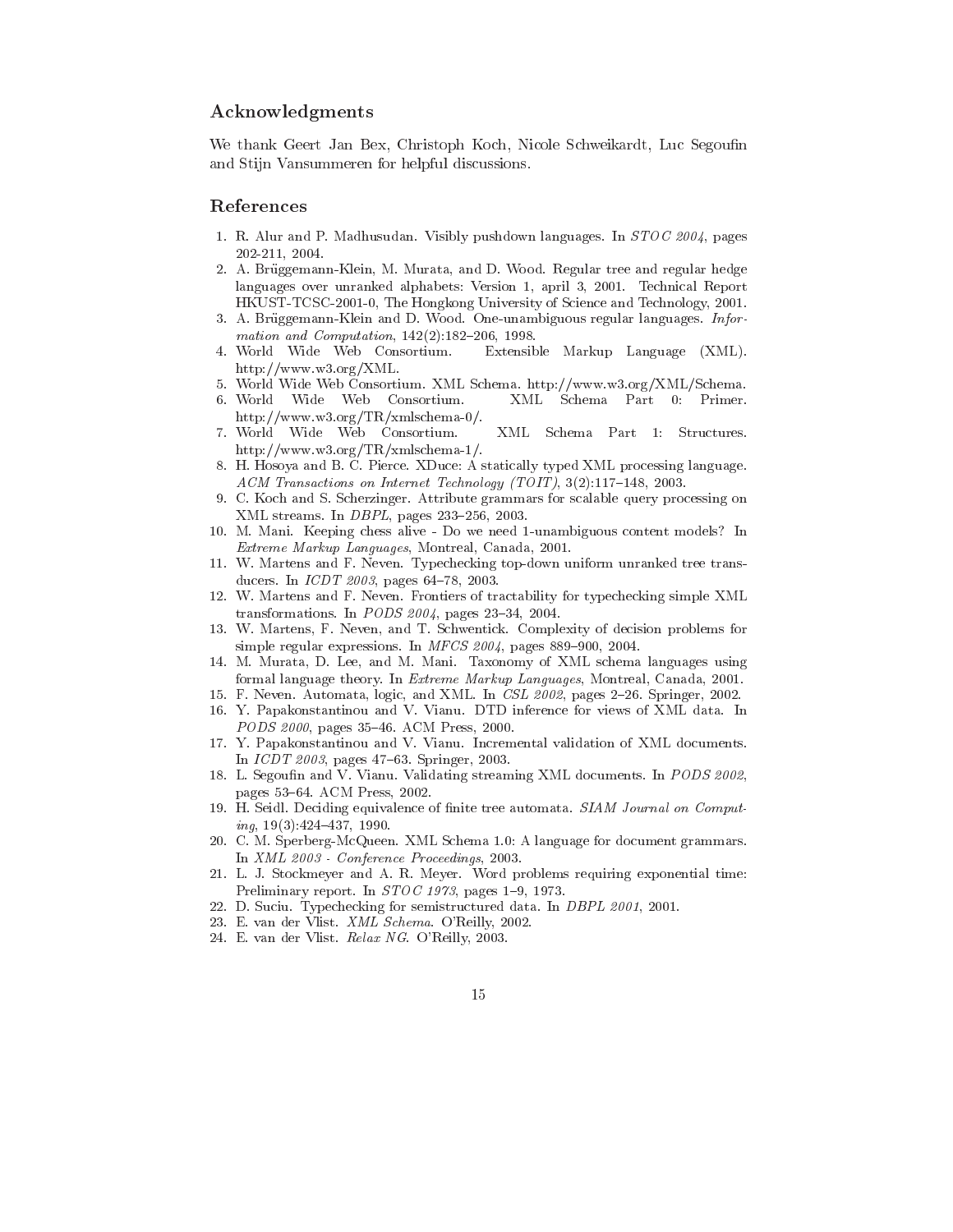#### **Appendix: Full Proofs**  $\mathbf{A}$

For the convenience of the referees we give the full proofs of those theorems which only have proof sketches in the main text. The point where the proof in the main text ended is indicated by  $\boxed{\cdots}$ . We also restate the respective theorems.

Before that we first describe some notions related to trees and tree automata.

As an abstraction of XML-documents, we define *documents* over a set  $\Sigma$  of tags and a set  $\Gamma$  of basic symbols as follows. For  $w \in \Gamma$ ,  $\langle a \rangle w \langle a \rangle$  is a document. If  $a \in \Sigma$  and  $x_1, \ldots, x_k$  are documents then  $\langle a \rangle x_1 \cdots x_k \langle a \rangle$  is also a document. We refer to the string enclosed by matching tags as an *element*. Figure 1 shows an example of a document. It also indicates how documents can be represented as trees.

Of course, elements in XML documents can also contain references to nodes. But as XML schema languages usually do not constrain these and can only specify the format of data values occurring at leaves (e.g., a string should be telephone number), it is safe to view schemas as simply defining documents over an empty alphabet  $\Gamma$ , i.e., where the only basic string is the empty word  $\varepsilon$ .

Formally, we associate an *unranked*  $\Sigma$ -tree  $t = t(x)$  with a document x as follows.

- (i) if  $x = \langle a \rangle \varepsilon \langle a \rangle$ , for some  $a \in \Sigma$ , then the set of nodes of t, denoted by Dom(t), is  $\{\varepsilon\}$ . The label lab<sup>t</sup>( $\varepsilon$ ) is a;
- (ii) if  $x = \langle a \rangle x_1 \cdots x_n \langle a \rangle$ , then  $Dom(t) = \{\varepsilon\} \cup \bigcup_{i=1}^n \{iu \mid u \in Dom(t(x_i))\},\$  $ab^{t}(\varepsilon) = a$ , and for each  $iu \in Dom(t)$ ,  $ab^{t}(iu) = lab^{t(x_i)}(u)$ .

We call a node ui a *child* of u and u the parent of ui. If  $w = uv$ , for some v then u is an ancestor of w. A node ui,  $i < j$ , is a left sibling of uj.

The set of all unranked  $\Sigma$ -trees is denoted by  $\mathcal{T}_{\Sigma}$ . A tree language is a set of trees. In the remainder of this paper we will identify documents with their corresponding trees.

In the remainder of the appendix, we denote by  $(d, a^i)$  the specialized DTD  $\mathbf{d} = (\Sigma, \Sigma', (d, r), \mu)$ , where we replace the DTD  $(d, r)$  by  $(d, a^i)$ .

The robust notion of regular string and ranked tree languages, can easily be generalized to the unranked counterparts. The latter class is usually defined in terms of non-deterministic tree automata and posses similar closure properties  $[2]$ .

**Definition 21.** A nondeterministic tree automaton (NTA) is a tuple  $B = (Q, \Sigma,$  $\delta$ , F), where Q is a finite set of states,  $F \subseteq Q$  is the set of final states, and  $\delta$  is a function  $\delta: Q \times \Sigma \to 2^{Q^*}$  such that  $\delta(q, a)$  is a regular string language over Q for every  $a \in \Sigma$  and  $q \in Q$ .

A run of B on a tree t is a labeling  $\lambda : Dom(t) \to Q$  such that for every  $v \in \text{Dom}(t)$  with *n* children,  $\lambda(v_1) \cdots \lambda(v_n) \in \delta(\lambda(v), \text{lab}^t(v))$ . Note that when v has no children, then the criterion reduces to  $\varepsilon \in \delta(\lambda(v), lab^{t}(v))$ . A run is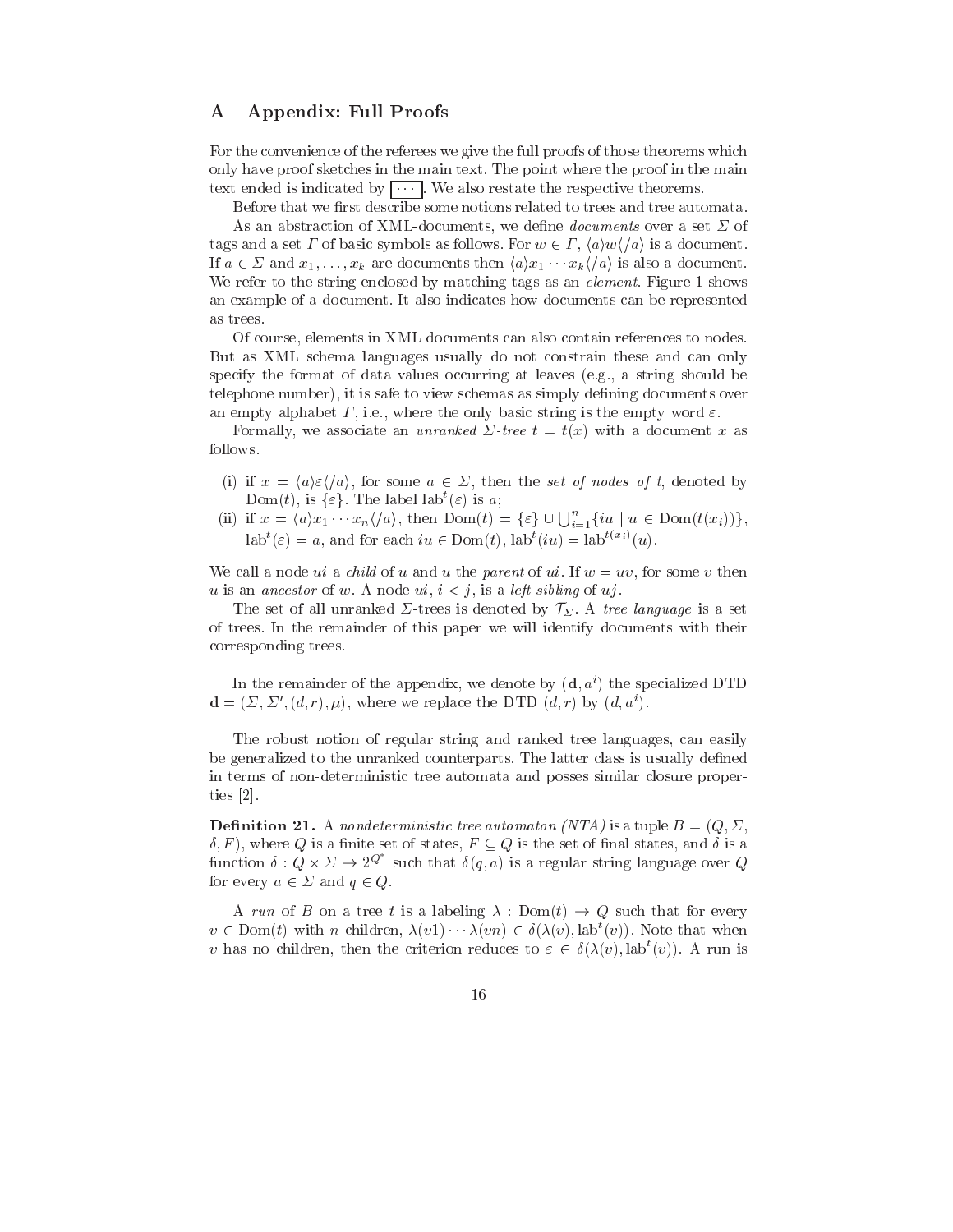*accepting* iff the root is labeled with an accepting state, that is,  $\lambda(\varepsilon) \in F$ . A tree is accepted if there is an accepting run. The set of all accepted trees is denoted by  $L(B)$ . The class of tree languages accepted by NTAs is called the *unranked* regular tree languages.

An NTA is *bottom-up deterministic* iff  $\delta(q, a) \cap \delta(q', a) = \emptyset$  for all  $q \neq q'$ . For every unranked regular tree language there is a bottom-up deterministic NTA which accepts it.

## Semantic Characterizations of Single-Type and Restrained **Competition SDTDs**

**Proof of Theorem 9.** A trimmed SDTD d has preceding based types if and only if it is restrained competition.

The "if"-part of the statement is obvious. We show the "only if". Actually, it is easy to show that every trimmed SDTD d with ancestor-sibling based types is restrained competition. Otherwise, a counterexample could be constructed in a straightforward manner. Hence, it only remains to show that each SDTD with preceding based types already has ancestor-sibling based types.

 $\boxed{\cdots}$  Let  $\mathbf{d} = (\Sigma, \Sigma', d, \mu)$  be an SDTD which has preceding based types. Towards a contradiction we assume that d has types which are not ancestorsibling based. Hence, there are trees  $t_1, t_2 \in L(\mathbf{d})$  with nodes  $v_1 \in t_1$  and  $v_2 \in t_2$ such that anc-sib-str<sup>t<sub>1</sub></sup>( $v_1$ ) = anc-sib-str<sup>t<sub>2</sub></sup>( $v_2$ ) but  $v_1$  has a different label in  $t'_1$  than  $v_2$  in  $t'_2$ . We call  $t_1, t_2, v_1, v_2$  a counterexample. Let  $t_1, t_2, v_1, v_2$  be a counterexample for which the length of anc-sib-str<sup>t<sub>1</sub></sup>( $v_1$ ) is minimal.

Let  $u_1, \ldots, u_n$  be the nodes that are siblings of ancestors of  $v_1$  in the order in which they appear in a depth-first left-to-right walk on  $t_1$ . Let  $w_1, \ldots, w_n$  be the corresponding nodes in  $t_2$ . Because the counterexample is minimal, for each  $i \leq n$ , the label of  $u_i$  in  $t'_1$  is the same as the label of  $w_i$  in  $t'_2$ . Let s be the tree resulting from  $t_1$  by replacing, for every i, the subtree rooted at  $u_i$  by the subtree rooted at  $w_i$  in  $t_2$ .

Let the labels in  $s'$  be defined as in  $t'_2$  for the nodes that come into s by replacements and as in  $t'_1$  for the others. Obviously,  $s' \in L(d)$ . But as preceding<sup>s</sup>( $v_1$ ) = preceding<sup>t<sub>2</sub></sup>( $v_1$ ),  $v_1$  must have the same label in s' as in  $t'_2$ . As it also has the same label in  $t'_1$  as in s' it follows that the labels in  $t'_1$  and  $t'_2$ are the same which leads to the desired contradiction. This completes the proof of the theorem.  $\Box$ 

**Proof of Theorem 11.** For a regular tree language  $T$  the following are equivalent:

- (a)  $T$  is definable by a single-type SDTD;
- (b)  $T$  is defined by an SDTD with ancestor-based types;
- $(c)$  T is closed under ancestor-quarded subtree exchange;
- $(d)$  T can be characterized by ancestor-based patterns; and,
- (e)  $T$  is definable by an ancestor-quarded  $DTD$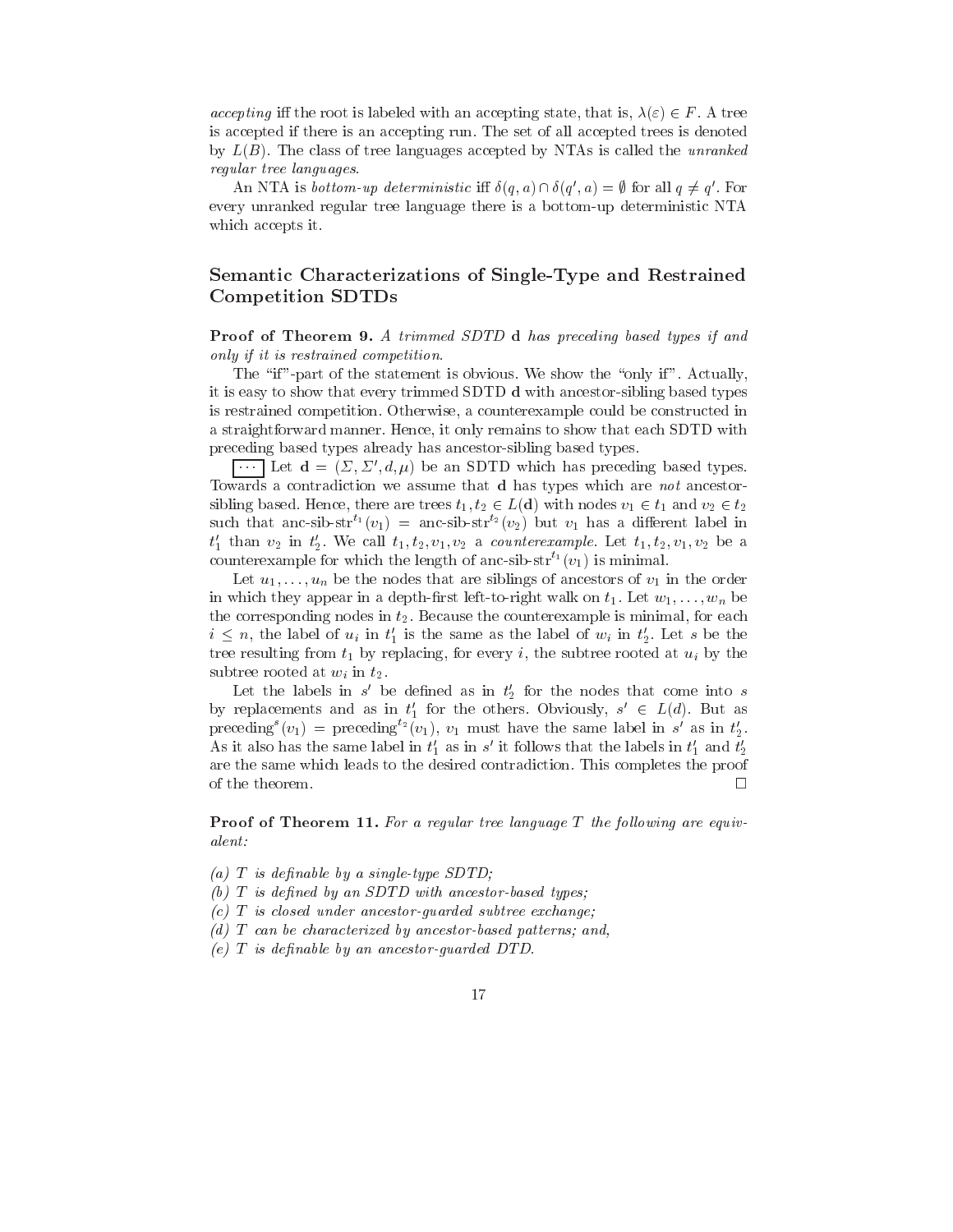We show the following sequence of implications.

 $(a) \Rightarrow (e) \Rightarrow (d) \Rightarrow (b) \Rightarrow (c) \Rightarrow (a)$ .

(a)  $\Rightarrow$  (e). Let T be defined by a single-type SDTD  $\mathbf{d} = (\Sigma, \Sigma', (d, s_d), \mu)$  with  $\perp \notin \Sigma'$ . Let A be a DFA over  $\Sigma$  with state set  $Q = \Sigma' \cup {\perp}$  and let  $\delta(a^i, b)$ equal the unique  $b^j$  occurring in  $d(a^i)$  if such a symbol exists, otherwise  $\perp$ . Note that the single-type property ensures that  $A$  is deterministic.

Now we define a guarded DTD  $\mathbf{d}' = (d', s_d)$  by putting all triples  $(r_{a,i}, a, \mu(d(a^i)))$ into d', where  $r_{a,i}$  is a regular expression which describes the set  $\{w \mid \delta^*(s_d, w) =$  $a^i$  of strings which bring A into state  $a^i$ . Of course, the languages  $L(r_{a,1}), \ldots, L(r_{a,k_a})$ are all disjoint where  $\{a^1, \ldots, a^{k_a}\}\$  are the symbols mapped to a by  $\mu$ .  $\cdots$  It remains to show that d' defines the same set of trees as d. Let t be in  $\overline{L}(\mathbf{d})$ . Hence, there is t' in  $L(d)$  with  $\mu(t') = t$ . It is easily shown by induction that, for each node v of t',  $\mathrm{lab}^{t'}(v) = \delta^*(s_d, \mathrm{anc\text{-}str}^t(v))$ . Hence, for each node v labeled with  $a^i$ , the triple of **d'** responsible for v is  $(r_{a,i}, a, \mu(d(a^i)))$  and can therefore be applied. The proof of the opposite inclusion is similar.

 $(e) \Rightarrow (d)$ : Let T be defined by the ancestor-guarded DTD  $\mathbf{d} = (d, s_d)$ . Let  $L$  be the set

$$
\{ua\#v \mid ua \in L(r), v \in L(s), (r, a, s) \in d\}.
$$

 $\boxed{\cdots}$  By definition, for every tree  $t \in T$  it holds that  $P_{\text{anc}}(t) \subseteq L$ . For the other direction, let t be a tree which is not in  $T$ . Hence, there is a node  $w$  in  $t$  with some label a such that either there is no triple  $(r, a, s) \in d$  with anc-str $(w) \in L(r)$  or for every such triple ch-str(w)  $\notin L(s)$ . This implies that anc-str#ch-str(w)  $\notin L$ . Therefore, a tree t is in T if and only if  $P_{\text{anc}}(t) \subseteq L$  which shows (d).

 $(d) \Rightarrow (b)$ . Let T be characterized by ancestor-based patterns using the language L. Let  $A = (\Sigma, Q, \delta, s, F)$  be a DFA for L. Let  $\mathbf{d} = (\Sigma, \Sigma', d, \mu)$  be defined as follows.  $\Sigma'$  is the set of all pairs  $(a,q)$ , where  $a \in \Sigma$  and  $q \in Q$ . We let  $d((a,q))$  be a regular expression which describes the set of all strings  $(b_1, q_1) \cdots (b_n, q_n)$ , for which A accepts  $\#b_1 \cdots b_n$  when started from state q and  $q_i = \delta(q, b_i)$ , for every  $i \leq n$ .  $\cdots$  Obviously, **d** defines T. Furthermore, for each node v in a tree  $t \in T$ ,  $(a, q)$  is uniquely determined and only depends on anc-str(v). Hence, **d** has ancestor-based types.

(b)  $\Rightarrow$  (c) : Let T be defined by an SDTD  $\mathbf{d} = (\Sigma, \Sigma', d, \mu)$  with ancestorbased types. Let  $t_1, t_2$  be in T and let  $u_1$  and  $u_2$  be nodes in  $t_1$  and  $t_2$ , respectively, with anc-str<sup>t<sub>1</sub></sup>( $u_1$ ) = anc-str<sup>t<sub>2</sub></sup>( $u_2$ ). Let  $t'_1$  and  $t'_2$  be the unique trees in  $L(d)$  with  $\mu(t'_1) = t_1$  and  $\mu(t'_2) = t_2$ . As the labels of  $u_1$  in  $t'_1$  and the label of  $u_2$  in  $t'_2$ are determined by anc-str<sup>t<sub>1</sub></sup>( $u_1$ ) = anc-str<sup>t<sub>2</sub></sup>( $u_2$ ), they are the same. Hence, by replacing the subtree rooted at  $u_1$  in  $t'_1$  with the subtree rooted at  $u_2$  in  $t'_2$  we get a tree  $t' \in L(d)$ . Therefore,  $\mu(t') = t_1[u_1 \leftarrow \text{subtree}^{t_2}(u_2)]$  is in T, as required.

 $(c) \Rightarrow (a)$ . The idea of the proof is as follows. In a sense, we close a given SDTD **d** for  $\overline{T}$  with respect to the single-type property. Assume, e.g., that the regular expression  $d(a^i)$  contains two different types  $b^j$  and  $b^k$ . Then, we replace all occurrences of  $b^j$  and  $b^k$  by a new type  $b^{\{j,k\}}$  obtaining a single-type expression with respect to b. Of course, we now need a new rule with  $b^{\{j,k\}}$  on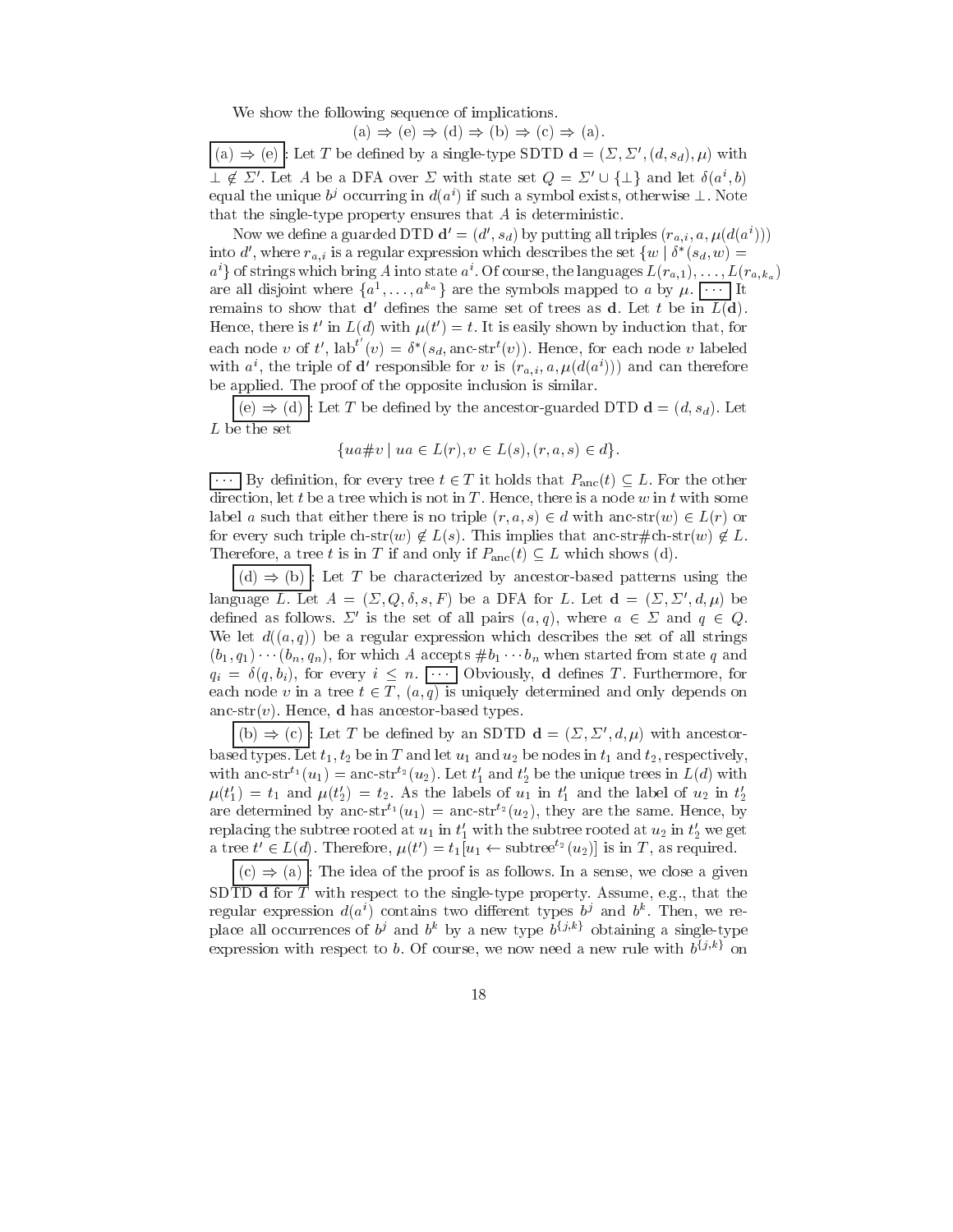the left-hand side. This rule should capture the union of  $d(b^j)$  and  $d(b^k)$ . By applying this step inductively, we arrive at an SDTD  $d_1$  which is single-type but uses types of the form  $b^S$ , for  $S \subseteq \{1, \ldots, k_b\}$  and  $\{b^1, \ldots, b^{k_b}\}$  are the types of b in  $\Sigma'$ . In a second step we prove that  $L(\mathbf{d}_1) = T$  unless T fails to fulfill (c).

Let T be a tree language defined by an SDTD  $\mathbf{d} = (\Sigma, \Sigma', d, \mu)$ . Let the alphabet  $\Sigma'_1$  consist of all symbols  $a^S$ , where  $S \subseteq \{1, \ldots, k_a\}$  and  $\{a_1, \ldots, a_{k_a}\}$ are the types of a in  $\Sigma'$ .

We extend this notation to sets  $C \subseteq \Sigma'$  in a natural way. We write  $a^C$  for the type  $a^S$  with  $S = \{i \mid a^i \in C\}$ . For example, for  $C = \{a^1, a^2, b^1, b^3\}$ ,  $a^C$  is the type  $a^{\{1,2\}}$ . For a regular expression r over  $\Sigma'$  and  $C \subseteq \Sigma'$  let  $r^C$  denote the expression which is obtained from r by replacing every symbol  $a^i$  by  $a^C$ .

We define the SDTD  $\mathbf{d_1} = (\Sigma, \Sigma'_1, d_1, \mu_1)$  as follows. For each symbol  $a^S$ ,  $\mu_1(a^S) = a$ , and

$$
d_1(a^S) = \bigcup_{i \in S} d(a^i)^{C(a^S)},
$$

where  $C(a^S)$  is the set of all  $b^j$  in  $\bigcup d(a^i)$ .

For instance, for  $S = \{1,2\}$ ,  $d(a^1) = a^1b^1(a^2 + b^1)$  and  $d(a^2) = (a^3 + b^3)a^1$ ,  $d_1(a^S)$  equals the expression  $(a^{\{1,2,3\}}b^{\{1,3\}}(a^{\{1,2,3\}} + b^{\{1,3\}})) + ((a^{\{1,2,3\}} + b^{\{1,3\}}))$  $b^{\{1,3\}}$ ) $a^{\{1,2,3\}}$ ).

Note that in  $d_1(a^S)$ , for each symbol  $b \in \Sigma$ , there is at most one symbol of the form  $b^{S'}$ , hence  $\mathbf{d}_1$  is a single-type SDTD. We show next that, if  $L(\mathbf{d}) \neq$  $L(\mathbf{d}_1)$ , the language T is not closed under ancestor-guarded subtree exchange. By contraposition we get that  $(c)$  implies  $(a)$ .

 $\boxed{\cdots}$  To this end, first observe that when moving from **d** to **d**<sub>1</sub> no trees are lost. Indeed, let  $t' \in L(d)$  be a witness for  $t \in L(d)$ . We get a tree  $t'' \in L(d_1)$ with  $\mu_1(t'') = t$  as follows. We assign to each node v a type from  $\Sigma'_1$  in a topdown fashion. If the root node has type  $a^i$  in t' it gets type  $a^{\{i\}}$ . Let now v be a node with type  $a^i$  in t' and already assigned type  $a^S$  in t''. Then a child u of v with label b gets the type  $b^{C(a^S)}$  in t''. Of course, the sequence of t''-types at the children of u matches  $d_1(a^S)$  because the sequence of t'-types matches  $d(a^i)$ . Hence, we have  $L(\mathbf{d}) \subset L(\mathbf{d}_1)$ .

Consider now a tree  $t \in L(\mathbf{d}_1) - L(\mathbf{d})$  and its extension  $t' \in L(d_1)$  with  $\mu_1(t') = t$ . Each node u has a type  $a^S$  in  $t'$ , and we write  $S(u)$  for S. For each u, ch-str(u) matches  $d_1(a^{S(u)})$ . More precisely, it matches  $d(a^i)^{C(a^S)}$ , for some  $i \in S(u)$ . Let g be a function, which fixes one such  $a^i$ , for each node u. On the other hand, as ch-str(u) =  $v_1, \ldots, v_n$  matches  $d(a^i)^{C(a^S)}$  we can assign to each node  $v_i$  a type  $f(v_i) \in \Sigma'$  such that  $f(v_1) \cdots f(v_n)$  is in  $L(d(a^i))$ . Note that  $f$  is defined for each node besides the root. Furthermore, if the type of a node v in t' is  $a^S$  then  $f(v)$  is of the form  $a^i$ , for some  $i \in S$ . We call a node v critical, if  $f(v) \neq g(v)$ . Note that t must contain at least one critical node,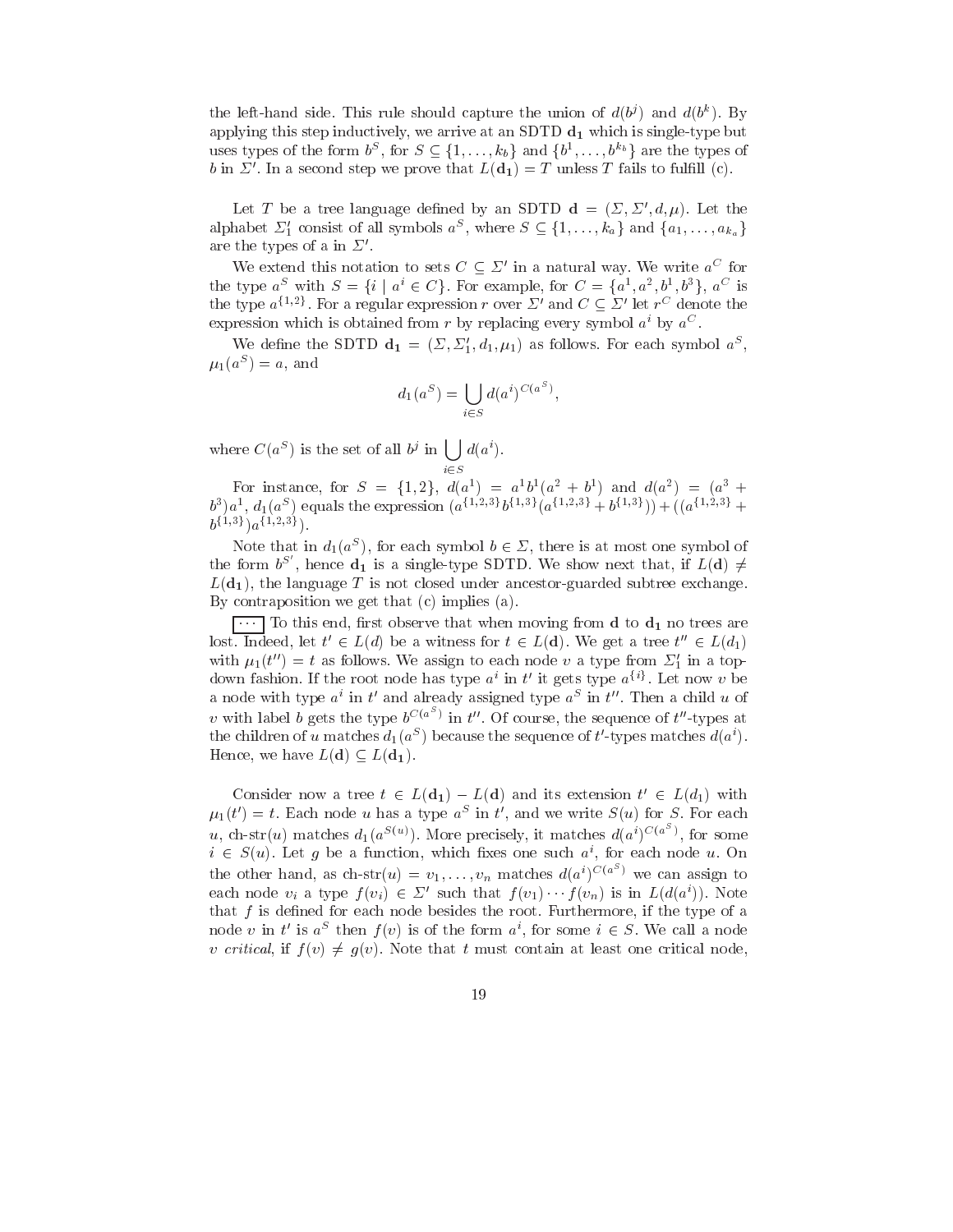because otherwise f and g would witness that  $t \in L(\mathbf{d})$ . By  $c(t, f, g)$  we denote

 $\sum$  depth $(v)$ .  $v$  critical

Now let  $t \in L(\mathbf{d}_1) - L(\mathbf{d}), t' \in L(d_1)$  and f and g be fixed such that  $c(t, f, g)$ is as small as possible. Let  $v$  be a critical node in  $t$  such that there is no other critical node below v and let  $\mathrm{lab}^{t}(v) = b^{S}$ . Let  $b^{j} = g(v)$ ,  $b^{k} = f(v)$  and let  $t_{v}$ be the subtree of t rooted at v, so  $t_n \in L((\mathbf{d}, b^j))$ . Let  $t_0$  be an arbitrary tree in  $L((\mathbf{d},b^k))$  and let  $t_1$  denote the tree resulting from t by replacing  $t_v$  with  $t_0$ . As  $j, k \in S$ , it is easy to see that  $t_1 \in L(\mathbf{d}_1)$  with  $f_1$  and  $g_1$ , that can be obtained by extending  $f$  and  $g$  such that no node below  $v$  in  $t_1$  is critical and  $g_1(v) = f_1(v) = b^k$ . Hence,  $c(t_1, f_1, g_1) < c(t, f, g)$  and therefore  $t_1 \in L(\mathbf{d})$ .

We construct another tree  $t_2$  from t as follows. Let u denote the parent of v. Let  $a^{S'}$  be the label of u in t'. By our construction, there must be an  $a^{\ell}$ .  $\ell \in S'$ , such that  $b^j$  occurs in  $d(a^{\ell})$ . Hence, there is a string  $w = w_1 \cdots w_k$  $L(d(a^{\ell}))$  such that  $w_i = b^j$ , for some i. For each symbol  $w_m$ , we pick a tree  $t_{w_m} \in L((d, w_m))$ , in particular let  $t_{w_i} = t_v$ . Let  $t_2$  result from t by plugging in the trees  $t_{w_1}, \ldots, t_{w_k}$  below u (and deleting all nodes that had been below u in t). The node corresponding to  $w_i$  is called x.

Let  $f_2$  and  $g_2$  be defined as f and g, respectively, for all nodes in  $t_2$  which are not in the subtree rooted at u and let  $g_2(u) = a^{\ell}$ . Clearly,  $t_2 \in L(\mathbf{d}_1)$ . As subtree<sup>t<sub>2</sub></sup>(*u*)  $\in L((\mathbf{d},a^{\ell}))$ , the functions  $f_2$  and  $g_2$  can be chosen such that no node below u is critical. Hence, in  $t_2$  the node v is no longer critical (because it was deleted) but the node  $u$  might have become critical. But, as the depth of  $u$ is smaller than the depth of v,  $c(t_2, f_2, g_2) < c(t, f, g)$ , therefore  $t_2 \in L(\mathbf{d})$ .

Note that t can be obtained from  $t_1$  by replacing  $t_0$  by  $t_x$ . Hence, as anc-str<sup>t2</sup> (x) = anc-str<sup>t<sub>1</sub></sup>(*v*), closure of T under ancestor-guarded subtree exchange would imply  $t \in L(\mathbf{d})$ , the desired contradiction.  $\Box$ 

**Proof of Theorem 12.** For a regular tree language  $T$  the following are equivalent:

- (a)  $T$  is definable by a restrained competition SDTD;
- (b)  $T$  is defined by an SDTD with ancestor-sibling-based types;
- $(c)$  T is closed under ancestor-sibling-quarded subtree exchange:
- (d)  $T$  can be characterized by ancestor-sibling-based patterns; and
- (e)  $T$  is definable by an ancestor-sibling-quarded DTD.

Again we show (a)  $\Rightarrow$  (e)  $\Rightarrow$  (d)  $\Rightarrow$  (b)  $\Rightarrow$  (c)  $\Rightarrow$  (a).

(e)  $\Rightarrow$  (d), (d)  $\Rightarrow$  (b), (b)  $\Rightarrow$  (c) These proofs are almost word for word the same as for Theorem 11. Only *ancestor* has to be replaced by *ancestor-sibling*. In the proof (d)  $\Rightarrow$  (b), the states  $q_i$  must be defined so that  $q_i = \delta^*(q, b_1 \cdots b_i)$ for every  $i \leq n$ .

 $(c) \Rightarrow (a)$ . The proof is similar as but a bit more involved than the corresponding proof in Theorem 11. Let  $T$  be a tree language defined by an SDTD  $\mathbf{d} = (\Sigma, \Sigma', d, \mu).$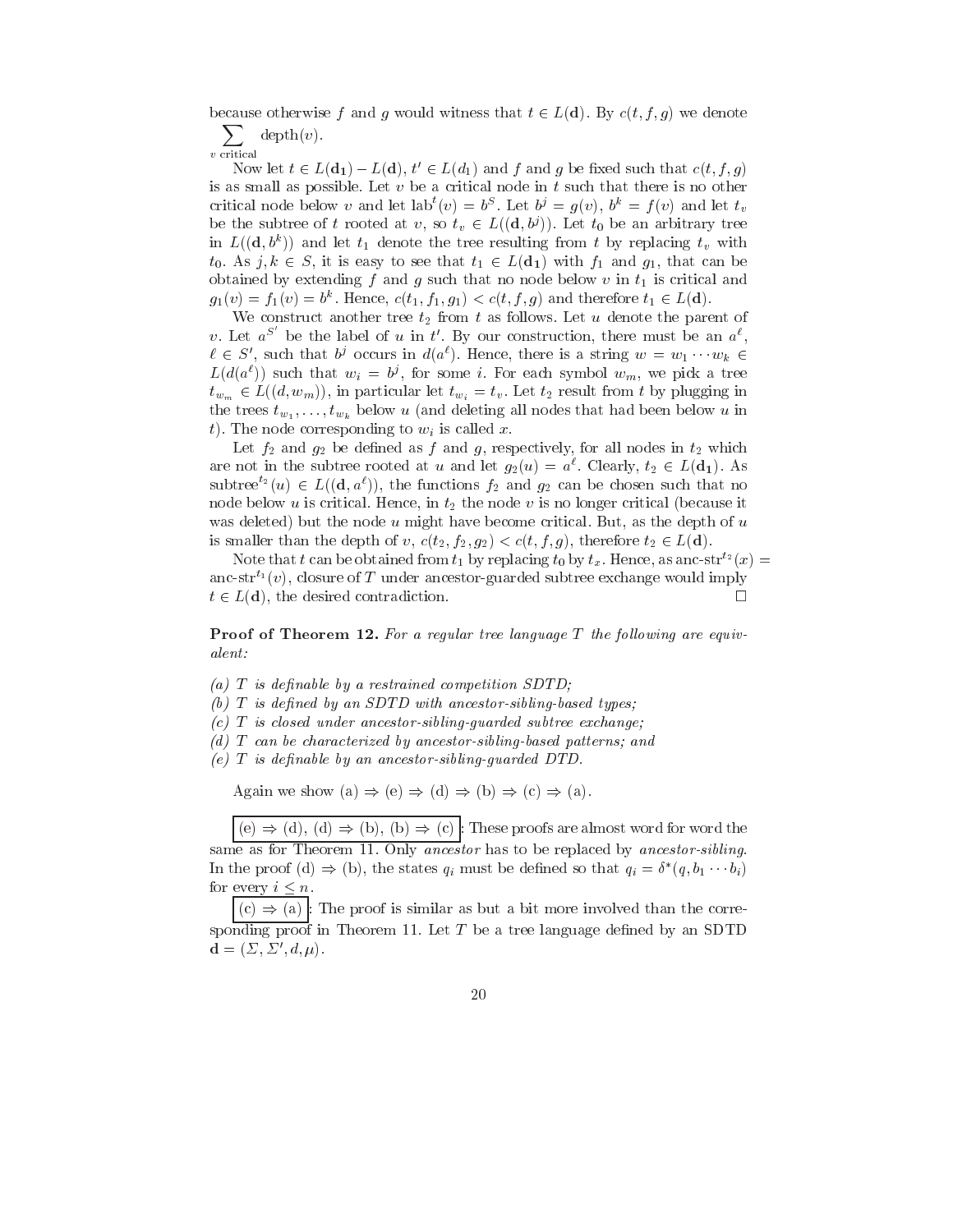Let, for each type  $a^i$  of **d**,  $A_{a,i} = (Q_{a,i}, \Sigma', \delta_{a,i}, s_{a,i}, F_{a,i})$  be an NFA for  $L(d(a^i))$ . W.l.o.g. we assume that the sets  $Q_{a,i}$  are pairwise disjoint.

Let  $\Sigma'_{1}$  be defined as in the proof of Theorem 11. We define, for each  $a^{S} \in \Sigma'_{1}$ a DFA  $A_{a,S} = (Q_{a,S}, \Sigma'_1, \delta_{a,S}, s_{a,S}, F_{a,S})$  as follows.

- $Q_{a,S} = \{q^{\perp}\}\cup \bigcup_{i\in S} 2^{Q_{a,i}};$  $- s_{a,S} = \{s_{a,i} \mid i \in S\};$
- $F_{a,S} = \{ B \in Q_{a,S} \mid B \cap F_{a,i} \neq \emptyset, i \in S \};$
- In order to define  $\delta_{a,S}$ , let  $B \in Q_{a,S}$  and  $b \in \Sigma$ . We set

$$
S' := \{ j \mid \delta_{a,i}(p, b^j) \neq \emptyset, i \in S, j \leq k_b, p \in B \}
$$

and

$$
\delta_{a,S}(B,b^{S'}) := \bigcup_{i,p,j} \delta_i(p,b^j),
$$

where the latter union is over all  $i \in S$ ,  $p \in B$  and  $j \leq k_b$ . For all other sets  $S''$ , we set  $\delta_{a,S}(B,b^{S''}) := q^{\perp}$ .

Intuitively,  $A_{a,S}$  can be seen as obtained in two steps from d. First, we take the product of the power set automata of the  $A_{a,i}$ ,  $i \in S$ . Then, for each symbol b, for each state of this intermediate automaton, all outgoing edges with label of the form  $b^j$  are combined into one transition which ends in the (component-wise) union of the all possible target states. The transition is labeled by b to the union of all outgoing  $b$ -labels.

We now define the SDTD  $\mathbf{d}_1 = (\Sigma, \Sigma_1', d_1, \mu_1)$ , where, for each a and S,  $d_1(a^S)$  is a regular expression corresponding to  $A_{a,S}$ .

Note that each  $d_1(a^S)$  has restrained competition. Indeed, as  $A_{a,S}$  is deterministic, for each string  $w$ ,  $A_{a,S}$  enters a unique state. Furthermore, for each  $b \in \Sigma$  there is only one outgoing transition of the form  $b^{S'}$  that can lead to acceptance.

 $\boxed{\cdots}$  In analogy to the corresponding proof for Theorem 11 it is sufficient to show that, if  $L(\mathbf{d}) \neq L(\mathbf{d}_1)$ , the language T is not closed under ancestorsibling-guarded subtree exchange. Again,  $L(\mathbf{d}) \subseteq L(\mathbf{d}_1)$ . Therefore, for each  $t \in L(\mathbf{d_1}) - L(\mathbf{d})$  and its extension  $t' \in L(d_1)$ , we can define mappings g and f in correspondence to the proof of Theorem 11. Let f and g be functions which assign to each node of t a type from  $\Sigma'$  such that, for each node u for which  $g(u) = a^i$ , with type  $a^S$  in t' and children  $v_1, \ldots, v_n$  it holds that,  $\delta_{a,S}^*(s_{a,S},f(v_1)\cdots f(v_n))\cap F_{a,i}\neq\emptyset$ . Furthermore, if a node v has type  $a^S$  in t', and  $g(v) = a^j$  and  $f(v) = a^k$ , then  $\{j,k\} \subset S$ . Note that the construction of  $A_{a,S}$  guarantees the existence of such functions.

Again, we call a node v critical if  $f(v) \neq g(v)$ , and we write  $c(t, f, g)$  for  $\sum_{v \text{ critical}} \text{depth}(v).$ 

Now let again  $t \in L(\mathbf{d}_1) - L(\mathbf{d}), t' \in L(d_1)$  and f and g be fixed such that  $c(t, f, g)$  is as small as possible. Let v be a critical node in t such that there is no other critical node in the subtree  $t_v$  rooted at v and such that it is the leftmost critical child of its parent node  $u$ .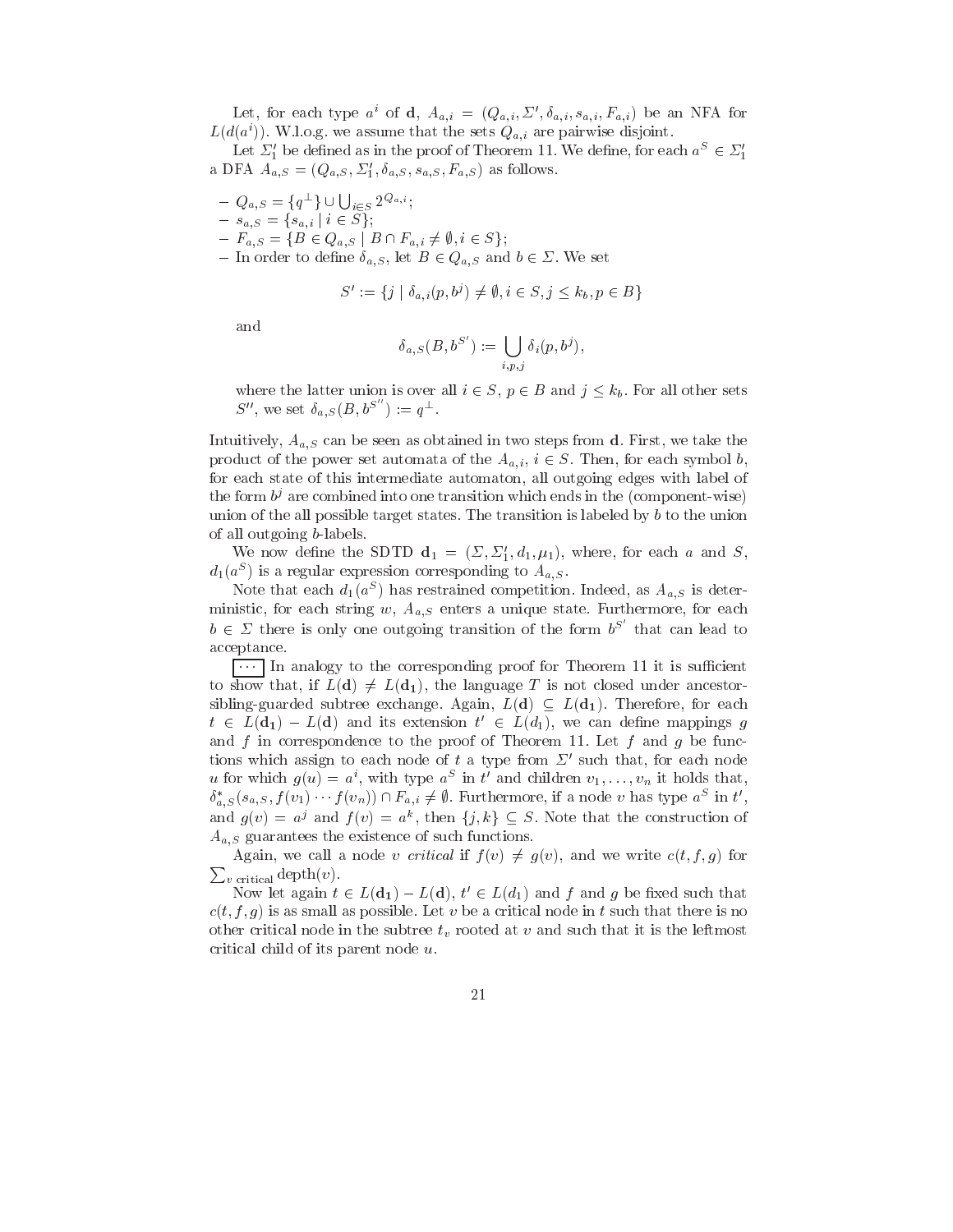Let  $a^S$  be the label of u in t', let  $v_1, \ldots, v_n$  be the children of u from left to right and let m be such that  $v = v_m$ . Let  $B \in Q_{a,S}$  be the state of  $A_{a,S}$  after reading  $\mathrm{lab}^{t'}(v_1)\cdots \mathrm{lab}^{t'}(v_{m-1}).$ 

Let  $b^j = g(v)$ ,  $b^k = f(v)$  and let  $t_0$  be an arbitrary tree in  $L((d, b^k))$ . Let  $t_1$ denote the tree resulting from t by replacing  $t_v$  with  $t_0$ . It is easy to see that  $t_1 \in$  $L(\mathbf{d}_1)$  with  $g_1(v) = f_1(v) = b^k$  and that  $g_1$  and  $f_1$  can be obtained by extending f and g such that no node below v is critical. Hence,  $c(t_1, f_1, g_1) < c(t, f, g)$  and therefore  $t_1 \in L(\mathbf{d})$ .

Let  $t_2$  be constructed from t as follows. Recall that  $a^S$  is the label of u in t'. By our construction, there must be an  $a^{\ell}$ ,  $\ell \in S$  and a string  $z_{m+1} \cdots z_n$ so that  $f(v_1) \cdots f(v_{m-1})b^j z_{m+1} \cdots z_n \in L(d(a^{\ell}))$ , because  $b^j \in S'$ , where S' is unique so that  $\delta_{a,S}(B,b^{S'}) \neq q^{\perp}$ . For each symbol  $f(v_i)$  for  $i < m$ , let  $s_i$ be a tree in  $L((\mathbf{d}, f(v_i))),$  and for each  $i > m$  we take a tree  $s_i$  in  $L((\mathbf{d}, z_i)).$ Let  $t_2$  result from t by deleting all nodes below u and plugging in the trees  $s_1, \ldots, s_{m-1}, t_v, s_{m+1}, \ldots, s_n$  below u.

Let  $f_2$  and  $g_2$  be defined as f and g respectively, for all nodes in  $t_2$  which are not in the subtree rooted at u, and let  $g_2(u) = a^{\ell}$ . Clearly,  $t_2 \in L(\mathbf{d}_1)$ . Below u, the functions  $f_2$  and  $g_2$  can be chosen such that no node below u is critical. Analogously as in Theorem 11, we have that  $c(t_2, f_2, g_2) < c(t, f, g)$  and therefore  $t_2 \in L(\mathbf{d})$ .

But for the m-th child x of u in  $t_2$  it holds that anc-sib-str<sup> $t_2(x)$ </sup> = anc-sib-str<sup> $t$ </sup>(v). Therefore t results from  $t_1 \in T$  by replacing the subtree  $t_0$  rooted at v with the subtree  $t_v$  rooted at x in  $t_2$ . Hence, if T was closed under ancestor-sibling-guarded subtree exchange,  $t$  would be in  $T$  too, a contradiction.

(a)  $\Rightarrow$  (e) Let T be defined by a restrained competition DTD  $\mathbf{d} = (\Sigma, \Sigma', d, \mu)$ . For each symbol  $a^i$  in  $\Sigma'$  let  $A_{a,i} = (Q_{a,i}, \Sigma', \delta_{a,i}, s_{a,i}, F_{a,i})$  be a DFA for  $d(a^i)$ . We can modify  $A_{a,i}$  such that it has exactly one state  $q^{\perp}$  from which no accepting state is reachable and such that it has no unreachable states (possibly besides  $q^{\perp}$ ). From the restrained competition property it immediately follows that in  $A_{a,i}$ , for each state q, if  $\delta(q, a^i) = q_1$ ,  $\delta(q, a^j) = q_2$ ,  $q_1 \neq q_2$  and  $i \neq j$ then  $q_1$  or  $q_2$  must be  $q^{\perp}$ . We require that the sets  $Q_{a,i}$  are pairwise disjoint.

From these DFAs over the extended alphabet  $\Sigma'$  we construct a DFA  $A =$  $(Q_A, \Sigma, s_A, \delta_A, F_A)$  as follows. The set  $Q_A$  consists of all pairs  $(q, b)$ , where  $q \in$  $Q_{a,i}$ , for some  $a^i$ , and  $b \in \Sigma' \cup \{\#\}$ . Intuitively, q is the current state of an automaton  $A_{a,i}$  and b is the last extended symbol or type that has been identified. The initial state  $s_A$  of A is  $(s_{a,i}, \#)$  for the initial symbol  $a^i$  of d. The transition function  $\delta_A$  is defined as follows. For each  $q \in Q_{a,i}, c \in \Sigma'$  and  $b \in \Sigma$  we let  $\delta_A((q,c),b)=(\delta_{a,i}(q,b^j),b^j)$ , for the unique j with  $\delta_{a,i}(q,b^j)\neq q^{\perp}$ , if such a j exists. Otherwise,  $\delta_A((q, c), b) = (q^{\perp}, \#)$ . Furthermore, we let  $\delta_A((q, b^j), \#) =$  $(s_{b,j}, \#)$ . We set  $F_A = \{q \mid q \in F_{a,i}\}.$ 

Now we are ready to define the ancestor-sibling guarded DTD d'. It consists of all triples  $(r, a, s)$ , for which there is a state  $(q, a^i)$  of A, such that r describes the set of strings w with  $\delta_A^*(s_A, w) = (q, a^i)$  and s is  $\mu(d(a^i))$ .

 $\boxed{\cdots}$  It only remains to show that  $\mathbf{d}'$  and  $\mathbf{d}$  describe the same tree language. By the construction it is obvious that every tree in  $L(\mathbf{d})$  is also in  $L(\mathbf{d}')$ : indeed,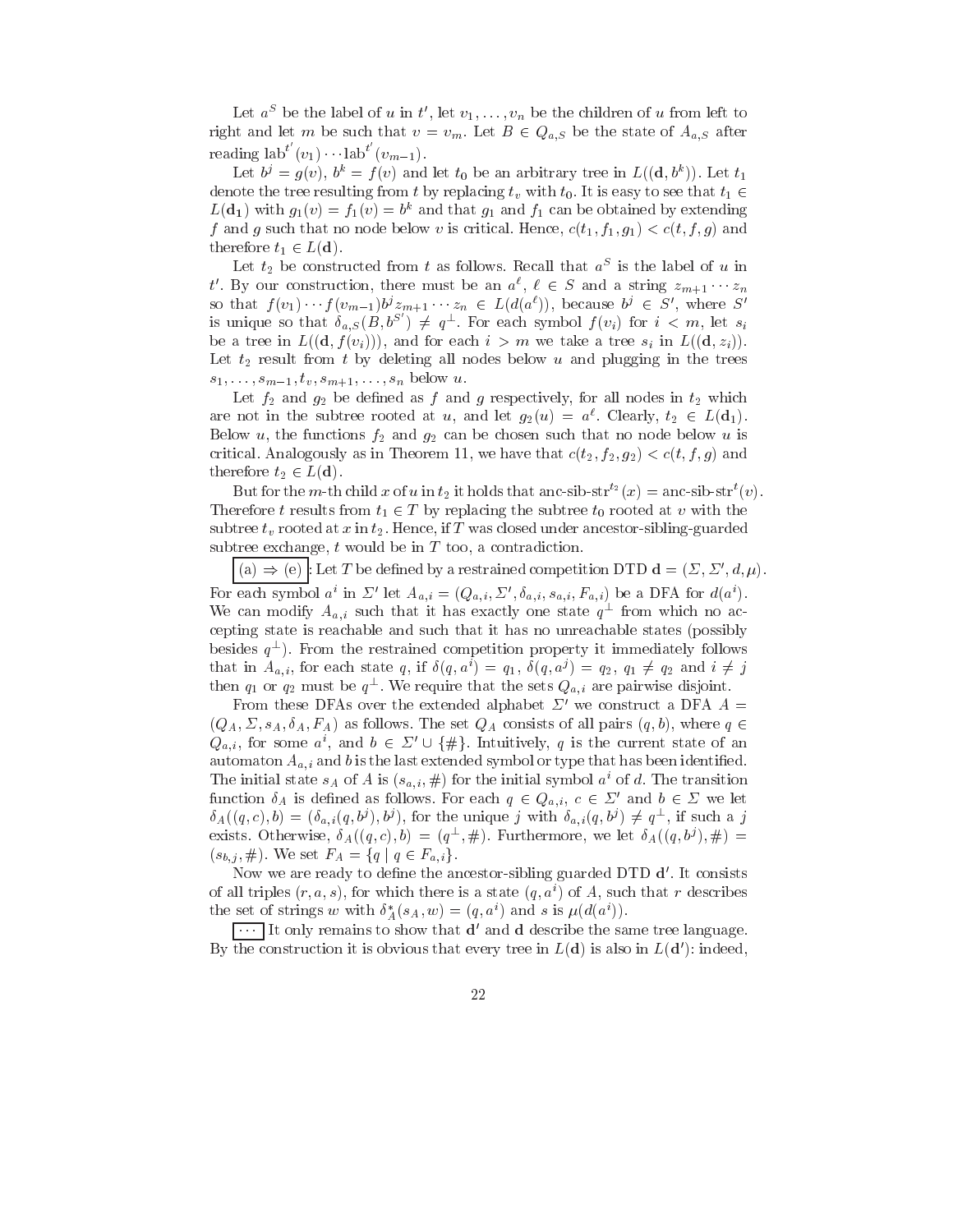for a tree  $t \in L(d)$  and a node v, the automaton enters a state  $(q, a^i)$  after reading the symbol a corresponding to v if and only if v gets the label  $a^i$  in the unique labeling with respect to **d**. Hence, ch-str(v) is in  $\mu(d(a^i))$ .

Now let  $t \in L(\mathbf{d}')$  and let v be a node of t. If anc-sib-str(v) matches r in  $(r, a, s)$  then, by construction, v can only be labeled by  $a^i$  if a labeling of t with respect to **d** exists. But then, as s is  $\mu(d(a^i))$ , ch-str(v) is in  $\mu(d(a^i))$ . As this holds for all nodes  $v$ , we can conclude that  $t$  matches  $d$ .  $\Box$ 

### **Complexity of Basic Decision Problems**

**Proof of Theorem 13.** It is decidable in NLOGSPACE for an SDTD d whether *it is restrained competition.* 

 $\boxed{\cdots}$  We need to check that every regular expression r occurring in a rule restrains competition. We present a nondeterministic logspace algorithm which accepts a regular expression if it does not restrain competition. As NLOGSPACE is closed under complement, the theorem follows.

Let  $N_r = (\Sigma', Q, \delta, q_0, F)$  be an NFA equivalent to r. The algorithm works as follows. Let R denote the set  $\{q \mid \exists v \in \Sigma'^*$  such that  $\delta^*(q, v) \cap F \neq \emptyset\}$  of states from which a final state can be reached.

- 1. it first guesses two states  $(q_1, q_2)$  of  $N_r$ ;
- 2. it verifies that there is a string u such that  $\{q_1, q_2\} \subseteq \delta^*(q_0, u);$
- 3. it verifies that there are  $a, i, j$  such that  $\delta(q_1, a^i) \cap R \neq \emptyset$  and  $\delta(q_2, a^j) \cap R \neq \emptyset$ ;
- 4. it accepts if all these verifications work out.

Obviously, this algorithm accepts  $r$ , if and only if there are strings  $u, v, w$  such that  $ua^i v$  and  $ua^j w$  are in  $L(r)$  as required. Furthermore, all steps can be done in logarithmic space, as neither the NFA  $A$  nor the set  $R$  has to be computed in advance. Indeed, it can be checked in logarithmic space that, for given  $p, q, b^j$ . whether  $q \in R$  and whether  $q \in \delta(p, b^j)$ .  $\Box$ 

Let NTA(REG) denote the class of NTAs where the regular languages encoding the transition function are represented by regular expressions.

**Lemma 22.** Let  $a \in \Sigma$  and let A be an NTA(REG), only having one accept state, such that whenever  $t \in L(A)$  then the root of t is labeled a. Then an SDTD **d** can be computed in PTIME such that  $L(A) = L(\mathbf{d})$ .

*Proof.* Let  $A = (Q, \Sigma = \{a_1, ..., a_n\}, \delta, F = \{q_F\})$  be an NTA(REG). Then define  $\mathbf{d} = (\Sigma, \Sigma', d, \mu)$  as follows:  $\Sigma' = \{b^q | b \in \Sigma, q \in Q\}$ ,  $\mu(b^q) = b$  for every  $b \in \Sigma$ ,  $s_d = a^{qF}$ , and d consists of the rules  $d(b^q) = r_{b,q}$  where  $r_{b,q}$  is the regular expression obtained from  $\delta(b,q)$  by replacing every occurrence of a state p by  $(a_1^p + \cdots + a_n^p)$ . As every  $t \in L(d)$  induces an accepting run of A on  $\mu(t)$ , it is immediate that  $A$  and  $d$  are equivalent.  $\Box$ 

Proof of Theorem 14. Each of deciding whether an SDTD has an equivalent DTD, single-type SDTD or restrained competition SDTD is EXPTIME-complete.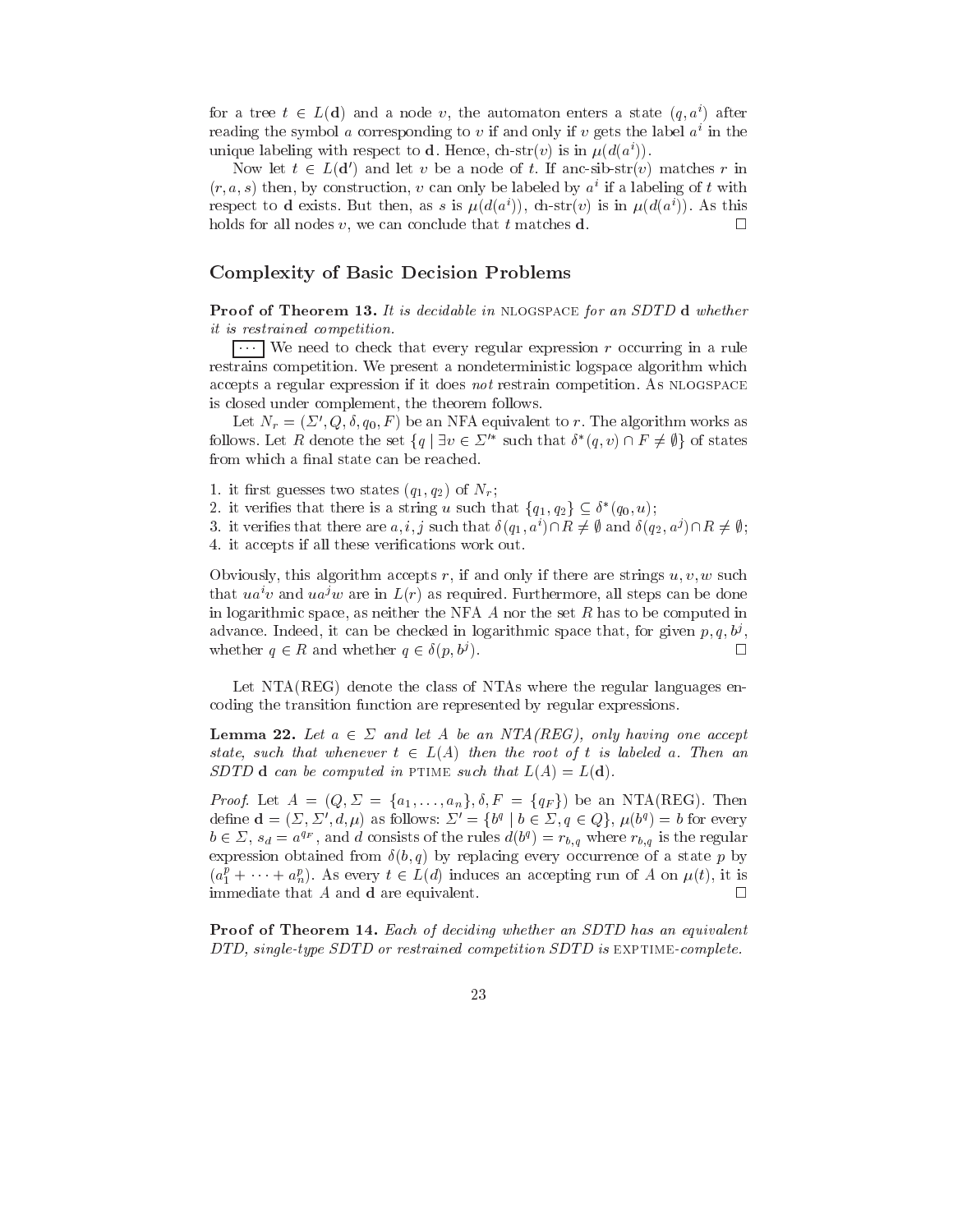In all three cases, we make use of a reduction from the universality problem for NTAs, which is known to be hard for EXPTIME [19].

 $\lceil \cdots \rceil$  The latter even holds for NTA(REG) where automata only have one final state. Therefore, let A be an NTA(REG) over alphabet  $\Sigma = \{a, b\}$ . By Lemma 22, an equivalent SDTD  $\mathbf{d} = (\Sigma, \Sigma', d, \mu)$  can be constructed in PTIME.

We now modify **d** into an SDTD **d**<sub>1</sub> over the alphabet  $\Delta = \{a, b, \alpha, \beta, \text{root}\}\$ which accepts all trees t such that t is of the form  $\text{root}(\sigma(t'))$  where  $\sigma$  is  $\alpha$  or  $\beta$ ,  $t' \in \mathcal{T}_{\Sigma}$ , and the tree obtained from t' by deleting the right-most leaf is accepted by  $A$ .

Let  $\mathbf{d}_2$  be the SDTD accepting all trees t of the form  $\text{root}(\sigma(t'))$  where the right-most leaf is a (respectively, b) when  $\sigma$  is  $\alpha$  (respectively,  $\beta$ ).

Finally, define  $\mathbf{d}_3$  as the SDTD accepting  $L(\mathbf{d}_1) \cup L(\mathbf{d}_2)$ . Set  $S := L(\mathbf{d}_3)$ . We show the following

(a) if  $L(A) = \mathcal{T}_{\Sigma}$  then S is defined by a DTD; and,

(b) if  $L(A) \neq \mathcal{T}_{\Sigma}$  then S is not defined by a restrained competition SDTD.

Of course (a) and (b) together imply the statement of the theorem.

(a) First note that when  $L(A) = \mathcal{T}_{\Sigma}$ , then  $L(\mathbf{d}_2) \subseteq L(\mathbf{d}_1)$  and S equals {root( $\sigma(t)$ ) |  $\sigma \in {\alpha, \beta}, t \in \mathcal{T}_{\Sigma}$ }. The latter can clearly be defined by a DTD.

(b) Let  $L(A) \neq \mathcal{T}_{\Sigma}$  and let t be a tree not in  $L(A)$ . Let  $t_a$  and  $t_b$  be the trees obtained from  $t$  by adding an  $a$  and  $b$  respectively, to the right of the right-most leaf. Then  $t'_a := \text{root}(\alpha(t_a)) \in S$  while  $t'_b := \text{root}(\alpha(t_b)) \notin S$ . Let  $t''_b$ be the tree obtained from  $t'_b$  by adding an a-leaf as right-most child of  $\alpha$ , i.e.  $t''_b := \text{root}(\alpha(t_b a))$ . By definition of B,  $t''_b \in S$ . Let vn be the right-most leaf of  $t'_a$  and let v be its parent. Then note that anc-sib-str<sup> $t'_a(v)$ </sup> = anc-sib-str<sup> $t''_b(v)$ </sup>. So, by Theorem 12,  $t'_{a}[v \leftarrow \text{subtree}^{t''_b}(v)]$  is in S when S is defined by a restrained competition SDTD. Hence, (b) follows.

The exponential time upper bounds are shown as follows.  $\sqrt{2}$ 

- In the case of single-type SDTDs we proceed as follows. Let **d** be a given SDTD. We first construct the SDTD  $d_2$  as described in the proof of Theorem 11 (c)  $\Rightarrow$  (a). This can be done in exponential time and  $d_2$  might be of exponential size in d. Then it has to be checked whether they are equivalent. Fortunately, as always  $L(\mathbf{d}) \subseteq L(\mathbf{d_2})$ , we only have to check whether  $L(\mathbf{d_2})$  $L(d)$  is empty. This involves the complementation of the tree automaton for d resulting in a tree automaton of possibly exponential size and in the test whether the automata for  $L(\mathbf{d}_2)$  and the complement of  $L(\mathbf{d})$  have a nonempty intersection. The latter is polynomial in the size of the automata. Hence, we altogether get an exponential time algorithm.
- Testing whether a SDTD has an equivalent restrained competition SDTD can be done along the same lines, this time based on the proof of Theorem 12 (c)  $\Rightarrow$  (a). Note that, the size of the automata  $A_{a,S}$  is at most exponential in the size of d.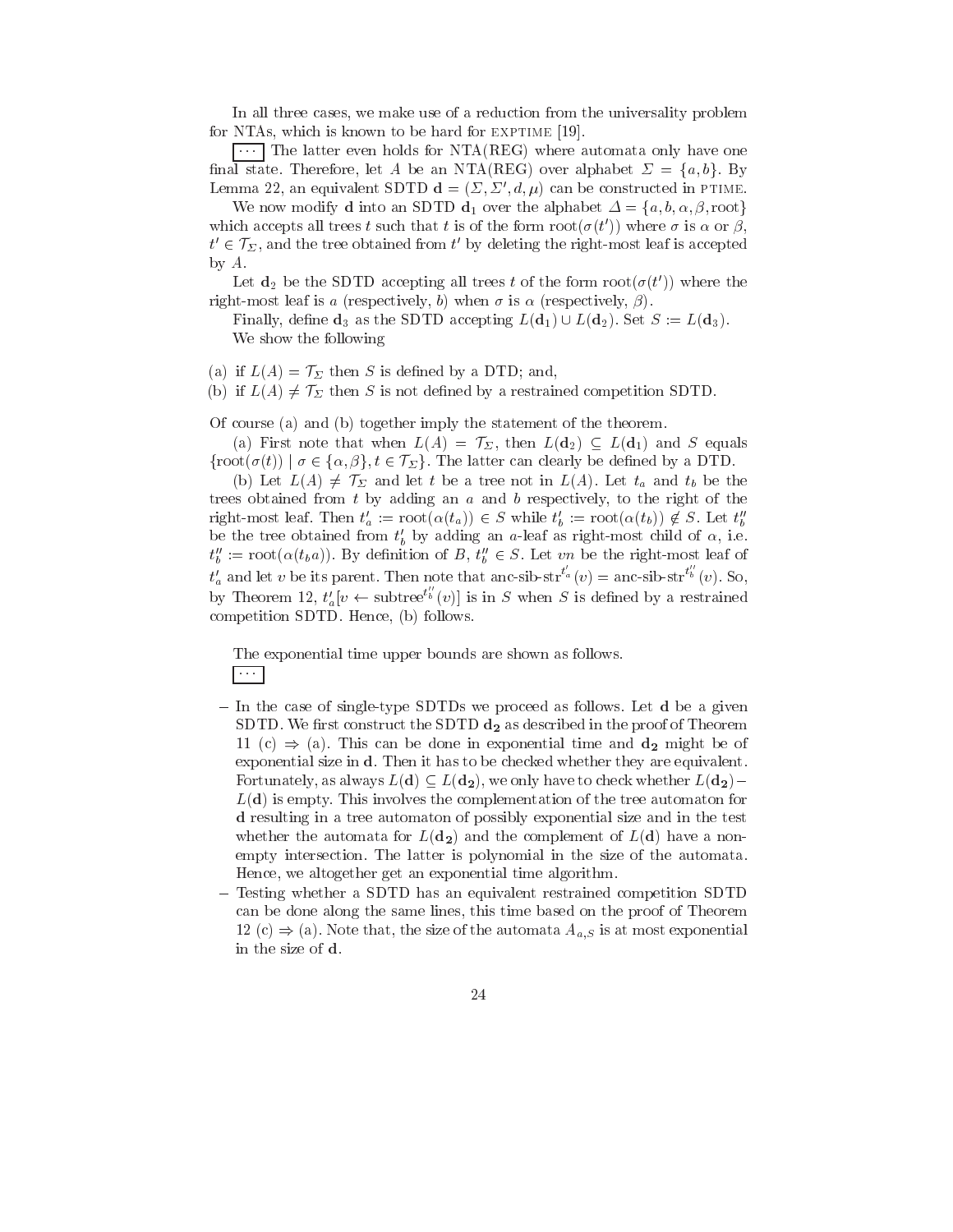- Finally, we describe how it can be tested whether a given SDTD  $\mathbf{d} =$  $(\Sigma, \Sigma', d, \mu)$  has an equivalent DTD. Let, for each  $a^i \in \Sigma'$ ,  $r_{a,i}$  be the regular expression obtained from  $d(a^i)$  by replacing every symbol  $b^j$  by b. We define a DTD  $(d_1, s_d)$  with alphabet  $\Sigma$  simply by taking the rules  $a \to \bigcup r_{a,i}$ , for

every  $a \in \Sigma$ . It remains to show that **d** has an equivalent DTD if and only if  $L(\mathbf{d}) = L(d_1)$ .

Analogously as in Theorem 11((c) $\Rightarrow$ (a)), we have that  $L(\mathbf{d}) \subseteq L(d_1)$ . Towards a contradiction, suppose that d has an equivalent DTD and that  $t \in L(d_1) - L(d)$ . According to Lemma 2.10 in [16],  $L(d)$  is closed under parent-guarded subtree exchange. As  $t \notin L(\mathbf{d})$  there exists a node u in t such that subtree<sup>t</sup>(u)  $\notin L((\mathbf{d},a^i))$  for any  $a^i \in \Sigma'$ , but for every child  $u_1,\ldots,u_n$ of u, we have that subtree<sup>t</sup> $(uj) \in L((\mathbf{d},b_i^{i_j}))$  for some  $b_i^{i_j} \in \Sigma'$ . By definition of  $d_1$ , for every  $b_j^{i_j}$ , there exists an  $a^k$  such that  $b_j^{i_j}$  occurs in  $d(a^k)$ .<br>So, for every uj there exists a tree  $t_j \in L(\mathbf{d})$  with a  $v \in \text{Dom}(t)$  such that  $lab^{t_j}(v) = b_j$ , the parent of v is labeled a, and subtree<sup>t<sub>j</sub></sup> $(v) = subtree^{t}(u)$ . But this means that t can be constructed from  $t_1, \ldots, t_n$  by parent-guarded subtree exchange, which is a contradiction as  $t \notin L(\mathbf{d})$ .

 $\Box$ 

### Applications of the Characterizations

### Inclusion and Equivalence of Schemas

**Proof of Theorem 15.** Given two restrained competition SDTDs  $\mathbf{d}_1$  and  $\mathbf{d}_2$ , deciding whether

(a)  $L(\mathbf{d_1}) \subset L(\mathbf{d_2})$ , and whether (b)  $L(\bf{d_1}) = L(\bf{d_2})$ 

is PSPACE-complete in general, and PTIME-complete when  $\mathbf{d}_1$  and  $\mathbf{d}_2$  use deterministic regular expressions.

 $\overline{|\cdot\cdot\cdot|}$  The theorem rather directly follows from the pattern based characterizations of the different subclasses.

For the upper bounds, (b) follows from (a), hence we only show (a).

It follows from Theorem 12 that for a tree language  $T$  defined by a restrained competition SDTD it holds that a tree t is in T if and only if  $P_{\text{anc-sib}}(t)$  is in  $P_{\text{anc-sib}}(T) := \{P_{\text{anc-sib}}(s) \mid s \in T\}$ . Hence,  $L(\mathbf{d_1}) \subseteq L(\mathbf{d_2})$  if and only if  $P_{\text{anc-sib}}(L(\mathbf{d_1})) \subseteq P_{\text{anc-sib}}(L(\mathbf{d_2})).$ 

The statement of the theorem now follows from the fact that, for each restrained competition SDTD  $\mathbf{d} = (\Sigma, \Sigma', d, \mu)$ , an NFA A for  $P_{\text{anc-sib}}(L(\mathbf{d}))$  can be computed in polynomial time and equivalence of NFAs can also be checked in polynomial space. Also,  $A$  is deterministic if  $d$  uses deterministic regular expressions.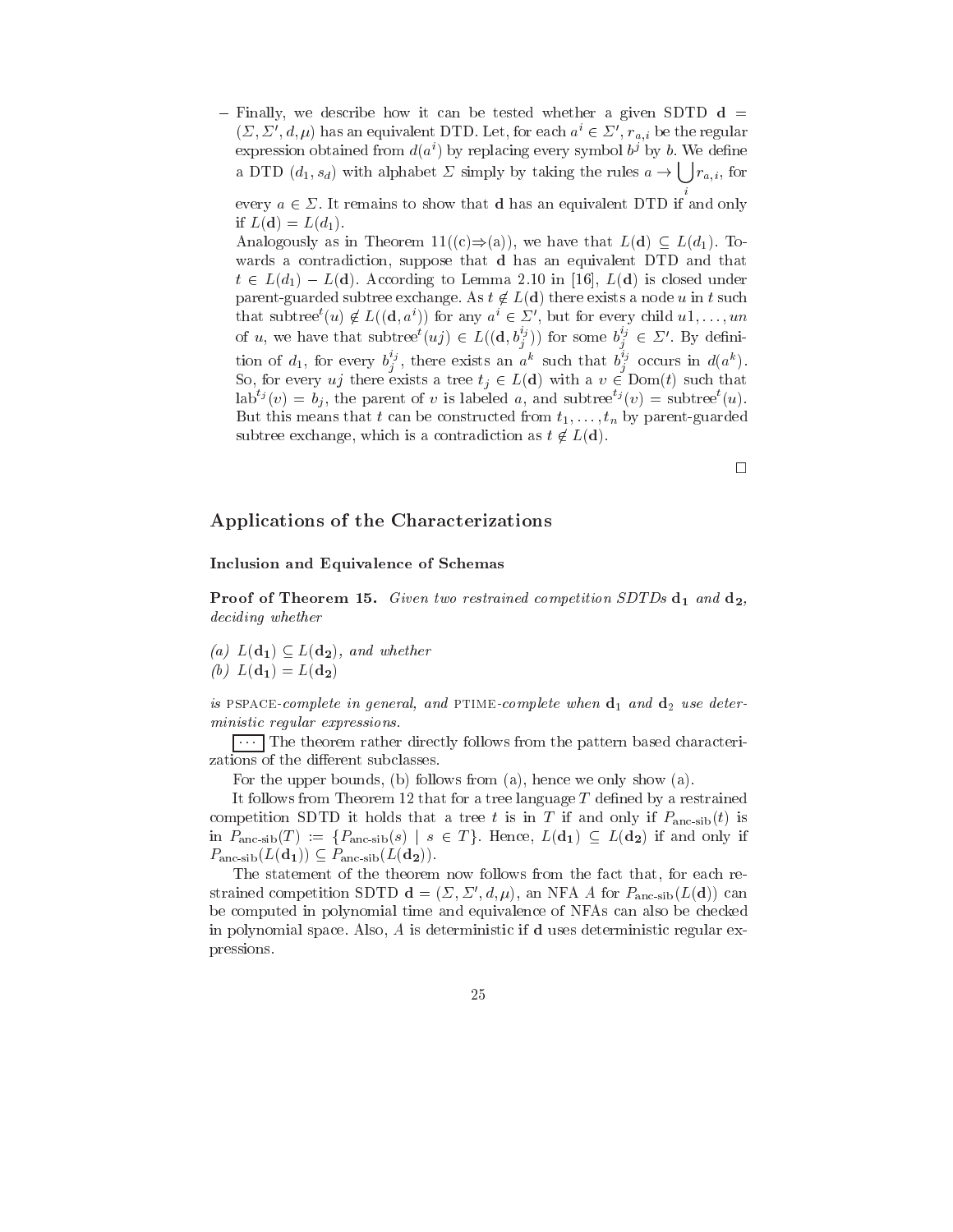The lower bounds are easy reductions of the inclusion and equivalence problems of regular expressions, which are PSPACE-complete, and from the emptiness problem of a language defined by a DTD, which is PTIME-complete.

For the upper bounds, it remains to show the construction of  $A = (Q_A, \Sigma \cup$  $\{\# \}, \delta_A, s_A, F_A$ ).

Let for each  $a^i \in \Sigma'$ ,  $A_{a,i} = (Q_{a,i}, \Sigma', \delta_{a,i}, s_{a,i}, F_{a,i})$  be an NFA that defines  $d(a^i)$  and has a unique state  $q^{\perp}$  from which no final state is reachable. We adapt  $A_{a,i}$  so that it uses alphabet  $\Sigma$ , but remembers the types of the symbols that it reads, i.e., we define  $A'_{a,i} = (Q'_{a,i}, \Sigma, \delta'_{a,i}, s'_{a,i}, F'_{a,i})$  where  $Q'_{a,i} = Q_{a,i} \times \Sigma'$ . For each  $b \in \Sigma$  and  $c \in \Sigma'$  we define  $\delta'_{a,i}((q, c), b) = \{(p, b^j) \mid p \in \delta_{a,i}(q, b^j)\}$ . Note that, as **d** is restrained competition,  $\delta'_{a,i}((q, c), b)$  contains no  $(p_1, b^{j_1}), (p_2, b^{j_2})$ for  $j_1 \neq j_2$ . The start state and the set of final states are defined in the obvious way. W.l.o.g. we assume that all  $Q'_{a,i}$  are pairwise disjoint. The NFA  $A'_{a,i}$  can be constructed in PTIME.

We now formally define A. The state set  $Q_A$  is the union of all  $Q'_{a,i}$ . Its start state is  $s'_r$ , where r is the start symbol of d and the set of accept states is the union of all  $F'_{a,i}$ . It remains to define the transition function. For every  $b \in \Sigma$ ,  $\delta_A((q_{a,i},c^j),b) = \delta_{a,i}((q_{a,i},c^j),b)$ , where  $q_{a,i} \in Q'_{a,i}$ . Finally,  $\delta_A((q_{a,i},c^j),\#) =$  $s'_{c,j}$ . It is easy to see that the size of A is no larger than the sum of the sizes of all  $A'_{a,i}$ . This concludes the proof.

### Minimization of SDTDs

We prove Theorem 16. In order to construct a unique minimal single-type or restrained competition grammar, we use DFAs in DTDs instead of regular expressions. We define what it means for an SDTD to be single-type or restrained competition in this context.

**Definition 23.** A DFA D with alphabet  $\Sigma'$  is *single-type* if  $L(D)$  contains no strings  $wb^i v$  and  $w'b^j v'$  for  $i \neq j$ . A DFA D restrains competition if  $L(D)$ contains no strings  $wb^i v$  and  $wb^j v'$  for  $i \neq j$ . A SDTD is single-type, resp. restrained competition if all DFAs in its DTD are single-type, resp. restrained *competition.* 

An SDTD  $\mathbf{d} = (\Sigma, \Sigma', d, \mu)$  is *bottom-up deterministic* when for each  $a^i, a^j \in$  $\Sigma', i \neq j$ ,  $L(d(a^i)) \cap L(d(a^j)) = \emptyset$ . The size of an SDTD **d** is  $|\Sigma'| + \sum_{a^i \in \Sigma'} |d(a^i)|$ , where we denote by  $|d(a^i)|$  the number of states of the DFA representing  $d(a^i)$ .

We show how to construct a minimal SDTD<sup>st</sup> from a given SDTD<sup>st</sup>. We note that the minimization algorithm and uniqueness proof is entirely analogous for restrained competition SDTDs. We merely need to replace ancestor-based types in the proof of Lemma 25 by ancestor-sibling-based types. Let  $\mathbf{d} = (\Sigma, \Sigma', d, \mu)$ be an SDTD<sup>st</sup>. We recall that  $L((\mathbf{d}, a^i))$  is the language defined by  $\mathbf{d}$ , where the start symbol of d is replaced by  $a^i$ . The SDTD<sup>st</sup> **d**<sub>min</sub> with  $L(\mathbf{d}) = L(\mathbf{d}_{\text{min}})$  is be constructed as follows:

1. Trim d, that is, remove all unreachable rules from d, and remove all  $a^i \in \Sigma'$ for which  $L((d, a^{i})) = \emptyset$ , and their corresponding rules.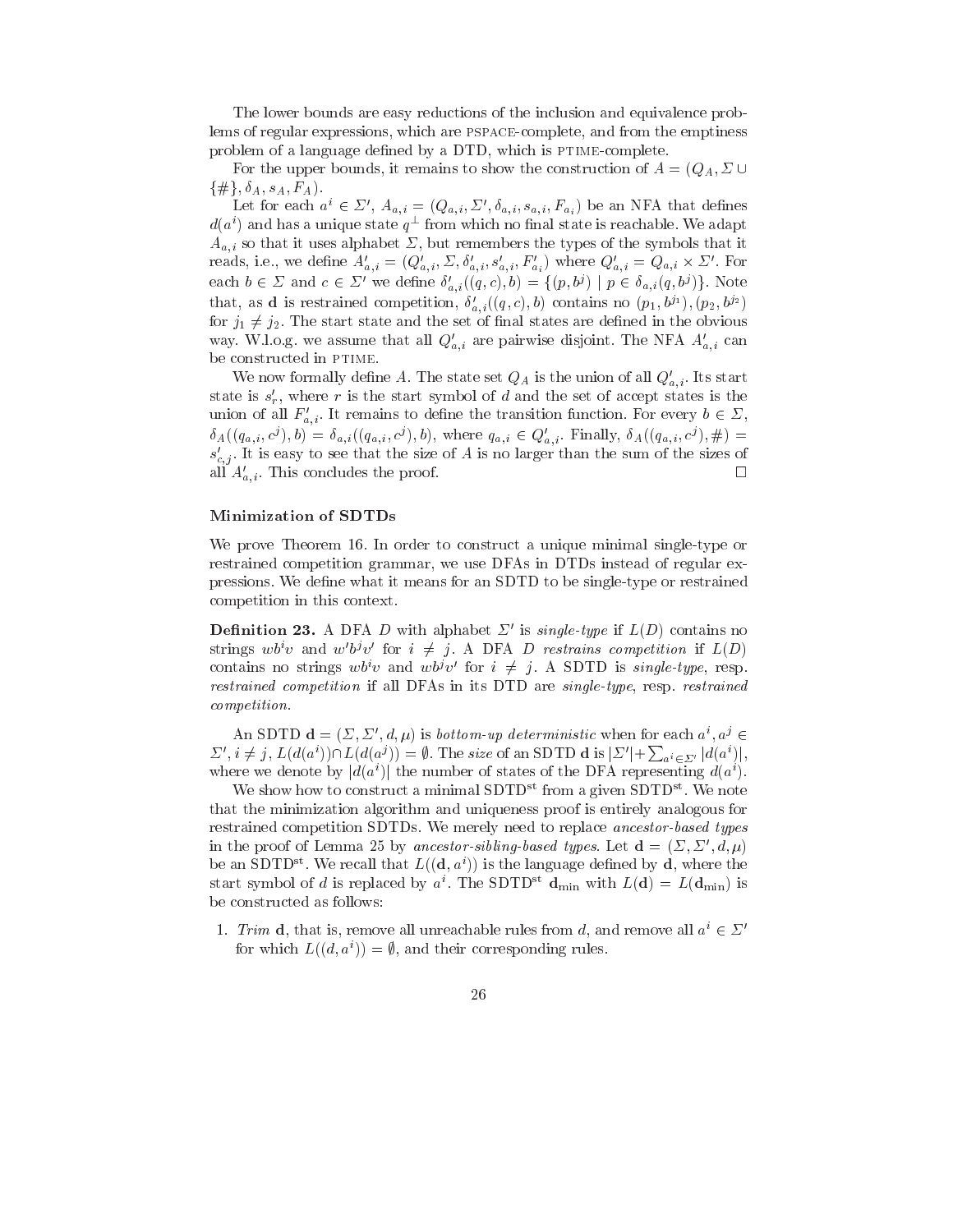- 2. Test, for each  $a^i$  and  $a^j$  in  $\Sigma'$ ,  $i \neq j$ , whether  $L((\mathbf{d}, a^i)) = L((\mathbf{d}, a^j))$ . According to Theorem 15 this is in PTIME. If  $L((\mathbf{d}, a^i)) = L((\mathbf{d}, a^j))$ , then replace all occurrences of  $a^j$  in d by  $a^i$ , remove the rule in d that corresponds to  $a^j$ , and remove  $a^j$  from  $\Sigma'$ .
- 3. For each  $a^i \in \Sigma'$ , minimize the DFA representing  $d(a^i)$ .

Let  $\mathbf{d}_{\min} = (\Sigma, \Sigma'_{\min}, d_{\min}, \mu_{\min})$  be the SDTD<sup>st</sup> obtained by the above algorithm. It remains to show that  $d_{\min}$  is the minimal SDTD<sup>st</sup> for  $L(d)$ . More formally, we show that

(a)  $L(\mathbf{d}_{\min}) = L(\mathbf{d})$ ; and that

(b) every minimal SDTD<sup>st</sup> **d'** for  $L(\mathbf{d}_{\min})$  is isomorphic to  $\mathbf{d}_{\min}$ .

The following lemma is easy to show.

**Lemma 24.** The SDTD  $\mathbf{d}_{min}$  can be computed in PTIME.

Obviously (a) holds. We proceed with showing (b).

**Lemma 25.** Let  $d_1 = (\Sigma, \Sigma'_1, d_1, \mu_1)$  and  $d_2 = (\Sigma, \Sigma'_2, d_2, \mu_2)$  be trimmed, equivalent single-type SDTDs. If there exist trees  $t'_1 \in L(d_1)$ ,  $t'_2 \in L(d_2)$  with  $\mu_1(t'_1) = \mu_2(t'_2) = t$ , and a node u such that  $lab^{t'_1}(u) = a^i$  and  $lab^{t'_2}(u) = a^j$ , then  $L((\mathbf{d}_1, a^i)) = L((\mathbf{d}_2, a^j))$ 

*Proof.* If  $|L((\mathbf{d}_1, a^i))| = |L((\mathbf{d}_2, a^j))| = 1$ , the proof is trivial. We show that  $L((\mathbf{d}_1, a^i)) \subseteq L((\mathbf{d}_2, a^j))$ . The other inclusion is analogous. Let  $t'_1 \in L(d_1)$ ,  $t'_2 \in L(d_2)$  with that  $\mu_1(t'_1) = \mu_2(t'_2) = t$ , and u be a node such that  $lab^{t'_1}(u) = a^i$ and  $\mathrm{lab}^{t'_2}(u) = a^j$ . Towards a contradiction, assume that there exists a  $\tau_1 \in$  $L((\mathbf{d}_1, a^i)) - L((\mathbf{d}_2, a^j)).$ 

Let  $\tau_1'$  be the unique typed tree in  $L((d_1, a^i))$  with  $\mu_1(\tau_1') = \tau_1$ . As  $d_1$  is trimmed, there exists a tree  $T'_1$  in  $L(d_1)$ , such that  $\tau'_1$  is a subtree of  $T'_1$  at some node v. As lab<sup>t'</sup><sub>1</sub>(*u*) =  $a^i$  and lab<sup>T'</sup><sub>1</sub>(*v*) =  $a^i$ , the tree  $t[u \leftarrow \tau_1]$  is also in  $L(\mathbf{d}_1)$ . As  $L(\mathbf{d}_1) = L(\mathbf{d}_2)$ ,  $t[u \leftarrow \tau_1] \in L(\mathbf{d}_2)$ . As  $\mathbf{d}_2$  has ancestor-based types and u has the same ancestor string in t as in  $t[u \leftarrow \tau_1]$ , u gets the same type  $a^j$ in the unique labeling. Therefore,  $\tau_1 \in L((\mathbf{d}_2, a^j))$ , which leads to the desired contradiction. Г

The next lemma says that every minimal SDTD<sup>st</sup> has as many types as  $d_{\min}$ .

**Lemma 26.** Let  $d' = (\Sigma, \Sigma', d, \mu)$  be a minimal SDTD<sup>st</sup> for  $L(d_{min})$ , where  $\mathbf{d}_{min} = (\Sigma, \Sigma'_{min}, d_{min}, \mu_{min})$ . Then for every  $a \in \Sigma$  we have  $|\{a \in \Sigma' \mid \mu(a^*) =$  $|a\rangle = |\{a^i \in \Sigma'_{min} \mid \mu_{min}(a^i) = a\}|.$ 

*Proof.* We first show that  $|\{a^i \in \Sigma'\}|$  cannot be larger than  $|\{a^i \in \Sigma'_{\min}\}|$ . Towards a contradiction, assume that  $|\{a^i \in \Sigma'\}| > |\{a^i \in \Sigma'_{\min}\}|$ . For every  $a^i \in \Sigma'$ , let  $t_i$  be an arbitrary tree so that  $a^i$  is a label in the unique  $t'_{i,\mathbf{d}'}$  for which  $\mu(t'_{i,\mathbf{d}'} ) = t_i$ . Also, let  $t'_{i,\mathbf{d}_{\min}}$  be the unique tree for which  $\mu_{\min}(t'_{i,\mathbf{d}_{\min}}) = t_i$ .<br>According to the Pigeonhole Principle, there must be two trees  $t'_{j,\mathbf{d}'}$  and  $t'_{k,\mathbf{d}'}$  so that an  $a^j$ -labeled node u in  $t'_{j, d'}$  and an  $a^k$ -labeled node v in  $t'_{k, d'}$  are labeled by the same  $a^{\ell}$  in both  $t'_{i,\mathbf{d}_{\min}}$  and  $t'_{k,\mathbf{d}_{\min}}$ .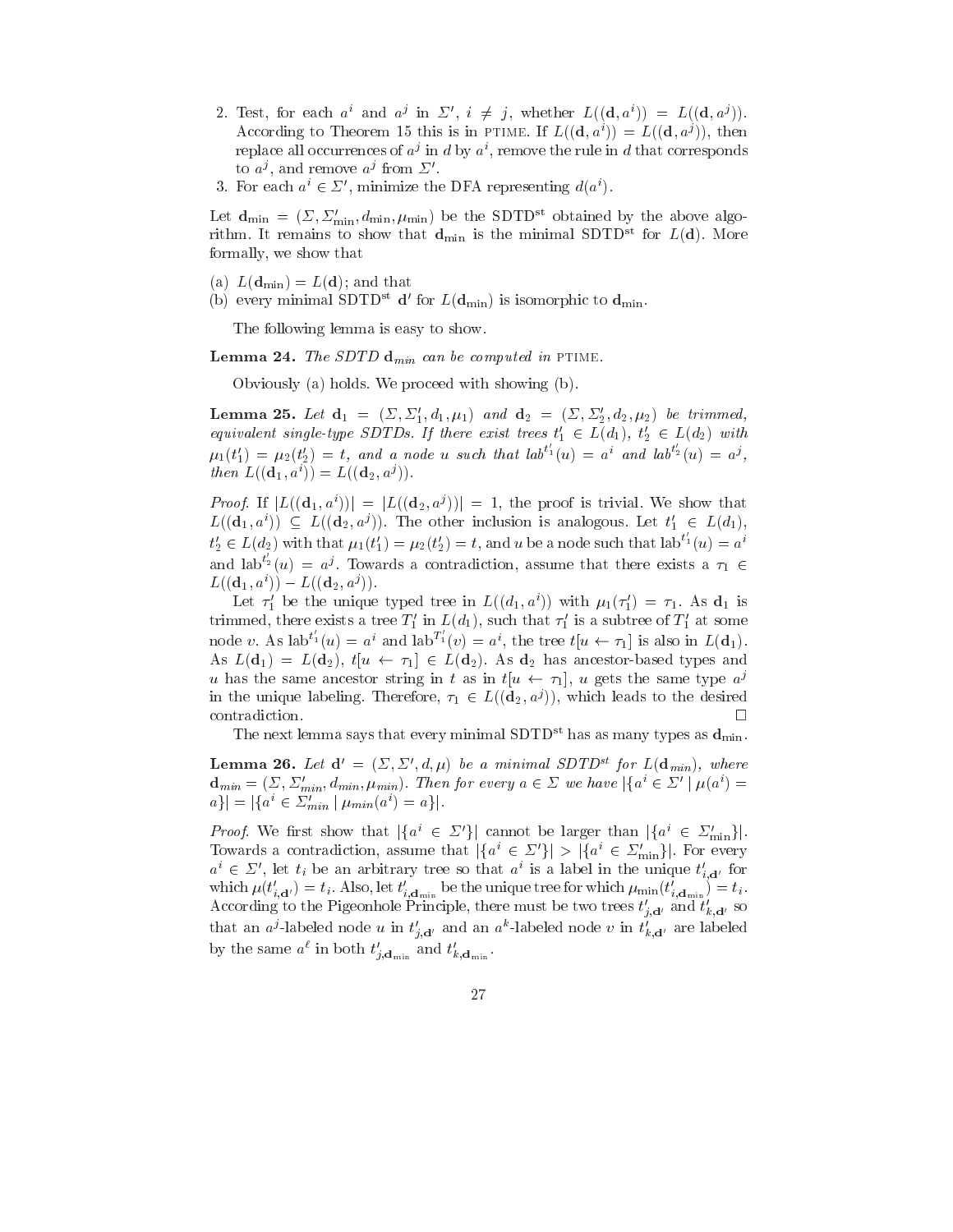From Lemma 25, it now follows that  $L((\mathbf{d}', a^j)) = L((\mathbf{d}_{\min}, a^i)) = L((\mathbf{d}', a^k)).$ Therefore, renaming all  $a^k$  to  $a^j$  in  $d'$  results in an equivalent, strictly smaller SDTD<sup>st</sup> than **d'**. Contradiction.

The other direction can be proved analogously, with the roles of  $d'$  and  $d_{\min}$  interchanged. Now the contradiction is that  $d_{\min}$  cannot be the output of the minimization algorithm, as there still exist  $a^j$  and  $a^k$  in  $\mathbf{d}_{\text{min}}$  so that  $L((\mathbf{d}_{\min}, a^j)) = L((\mathbf{d}_{\min}, a^k)).$  $\Box$ 

We now know that every minimal SDTD<sup>st</sup> for  $L((\mathbf{d}_{\min}))$  has the same number of types for each alphabet symbol. We now argue that there exists a bijection I between  $\Sigma'$  and  $\Sigma'_{\min}$  so that  $I(a^i)$  is the unique  $a^j \in \Sigma'_{\min}$  for which  $L((\mathbf{d}',a^i)) = L((\mathbf{d}_{\min},a^j))$ . In other words, we only need to show that for every  $a^i \in \Sigma'$ , there exists an  $a^j \in \Sigma'_{\min}$  so that  $L((\mathbf{d}', a^i)) = L((\mathbf{d}_{\min}, a^j))$ . But this immediately follows from Lemma 25. It now follows that for each  $a^i \in \Sigma'_{\min}$ , we have that  $L(d_{\min}(a^i)) = I^{-1}(L(d(I(a^i))))$  (where we denoted by I the obvious extension of I to string languages). As minimal DFAs for a given regular language are unique up to isomorphisms, we have the following lemma:

**Lemma 27.** Every minimal SDTD<sup>st</sup> d' for  $L(\mathbf{d}_{min})$  is isomorphic to  $\mathbf{d}_{min}$ .

Theorem 16 now follows from Lemma 24 and Lemma 27.

### **Subtree Based Schemas**

**Proof of Theorem 19.** For a tree language T the following are equivalent:

(a)  $T$  is definable by an extended restrained competition SDTD;

(b)  $T$  is definable by an SDTD with preceding-subtree-based types;

 $(c)$  T is regular.

The directions (a)  $\Rightarrow$  (c) and (b)  $\Rightarrow$  (c) are trivial. The proof of the opposite directions uses the fact that regular languages can be validated by deterministic bottom-up automata. (c)  $\Rightarrow$  (a) and (c)  $\Rightarrow$  (b):

Let  $T$  be the tree language defined by a bottom-up deterministic tree automaton  $B = (Q, \Sigma, \delta, F)$ . We can assume that transition functions are represented by regular expressions. We construct an SDTD  $\mathbf{d} = (\Sigma, \Sigma', d, \mu)$  such that  $L(\mathbf{d}) =$  $L(B)$  exactly as in Lemma 22. It is immediate that a tree  $t \in L(\mathbf{d}, a^q)$  iff  $\delta^*(t) =$ q, where  $\mathrm{lab}^{t}(\varepsilon) = a$ . Here,  $\delta^*$  is the canonical extension of  $\delta$  to trees. As B is deterministic,  $L((\mathbf{d}, a^q)) \cap L((\mathbf{d}, a^{q'})) = \emptyset$  for all  $a \in \Sigma$  and  $q \neq q' \in Q$ . Hence, **d** is extended restrained competition. By observing that there is only one accepting run for every tree and defining  $f(\text{preceding-subtree}^t(u), u) = \delta^*(\text{subtree}^t(u)),$  it follows that **d** has preceding-subtree-based types. Г

**Proof of Theorem 20.** It is decidable in PTIME for an SDTD d whether it is extended restrained competition

Let  $\mathbf{d} = (\Sigma, \Sigma', d, \mu)$  be an SDTD.

Let E be the set  $\{(a^i, a^j) \mid L((\mathbf{d}, a^i)) \cap L((\mathbf{d}, a^j)) \neq \emptyset\}$ . This set can be computed in polynomial time by checking whether the non-deterministic tree